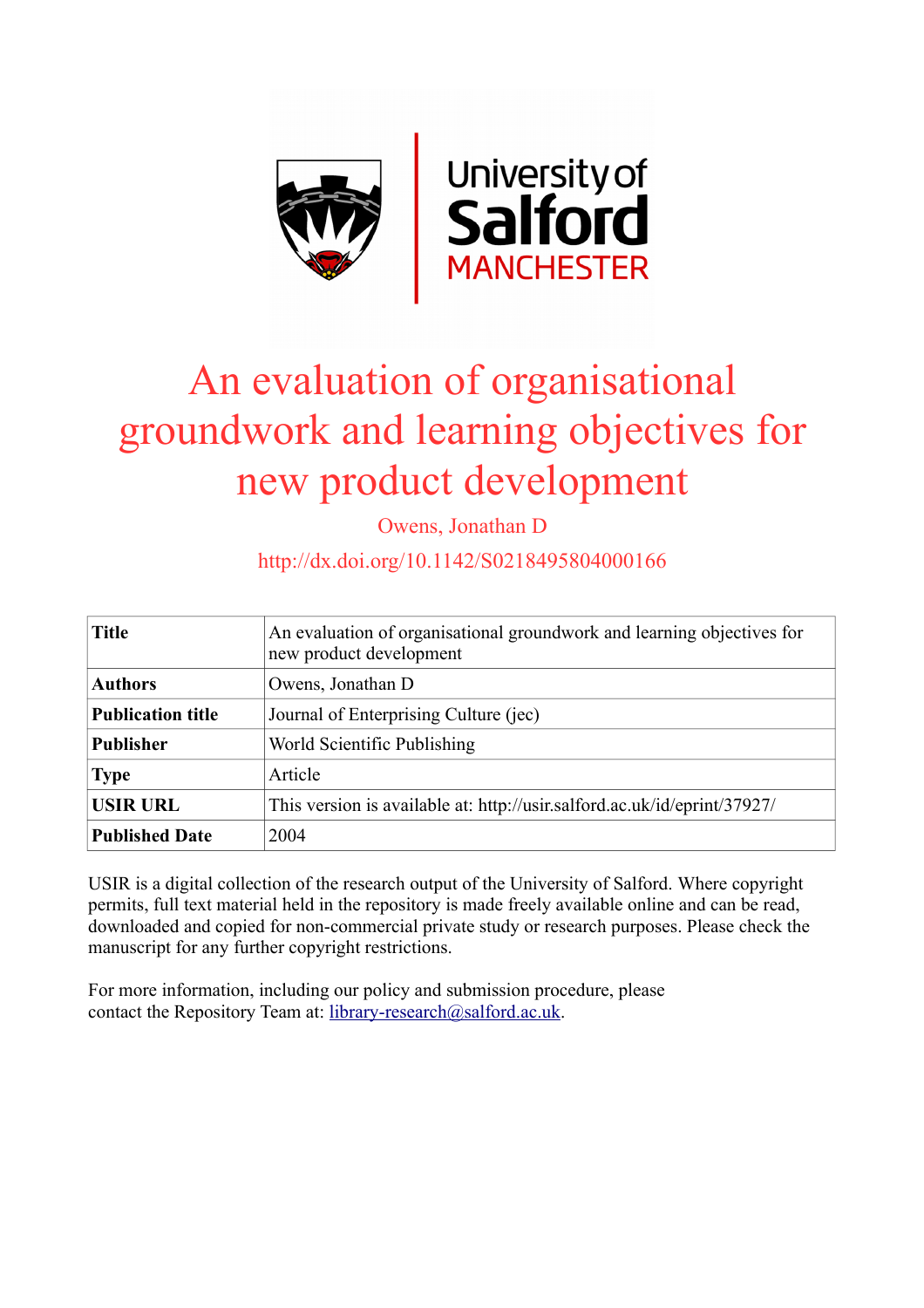## **AN EVALUATION OF ORGANISATIONAL GROUNDWORK AND LEARNING OBJECTIVES FOR NEW PRODUCT DEVELOPMENT**

Jonathan D Owens *Lincoln Business School University of Lincoln UK*

This paper discusses New Product Development (NPD) Process and the perception required for effective NPD Learning (NPDL). A model of learning for NPD organisations is presented and the necessity to assess progression towards learning objectives at the individual, job and organisation level is shown. Three aspects of organisational groundwork are identified and discussed. These include developing the NPD process, implementing the NPD strategy and allocating resources for NPD and NPDL. Ten sets of learning objectives are identified and discussed. These are organisational analysis, barrier demolition, team working, flexible problem solving, use of advanced support tools, facilitating communication, maintaining communication, decision making, assessment of the NPD process and NPDL, and NPD risk analysis. It is proposed that adopting both an organisational needs analysis and individual needs analyses can support the development of NPD organisations. These analyses will identify the groundwork that should be undertaken by the organisation and the initial learning objectives for the individuals. The progression of NPD through the NPD process can then be assessed and implemented sufficiently.

## **INTRODUCTION**

The long-term survival of a business often hinges upon its ability to successfully introduce new products into the market place. These new products and their successful development can be the lifeblood of a company. Thus, NPD is a major consideration for most organisations. New products can provide the stimulus for the company to grow and produce profitable returns. Additionally, new products can gain new markets and market shares and subsequently help to defend against competitive pressures. Subsequently, it is of little surprise that across industry NPD is one of the leading areas for focus, as companies seek to reduce time to market, access new technologies and develop more and better products. Therefore, the

303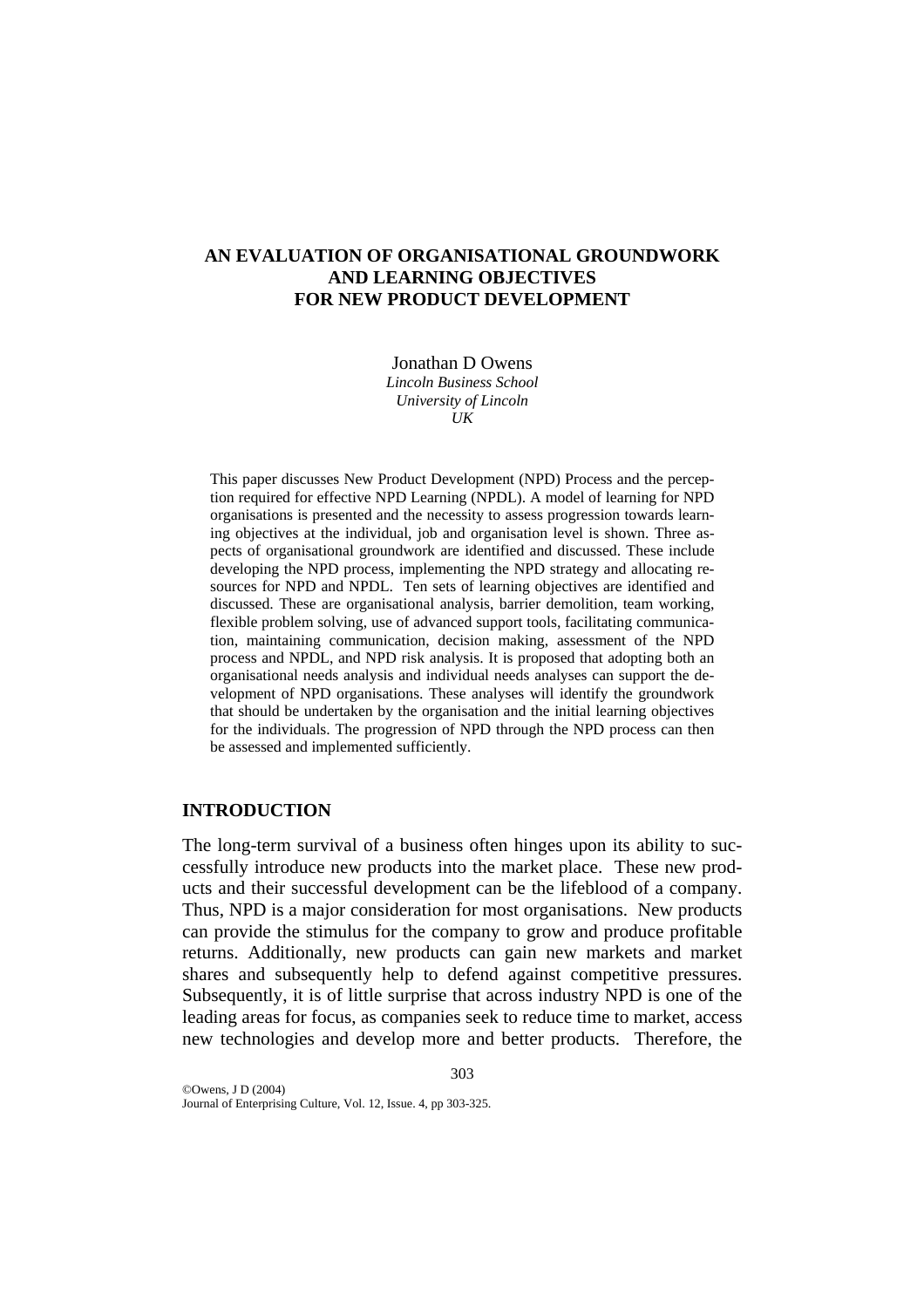regular development of new products can potentially provide satisfaction to customers, meet continually changing needs and market requirements. The implementation of new products is necessarily dependent on the skills and competencies of the individuals within organisations in promoting the key success drivers for NPD or being able to learn such skills and competencies. Three questions are posed that are closely entwined with successful NPD:

- 1. What skills or competencies are required for NPD?
- 2. Can a learning framework be used to promote such skills?
- 3. Is the organisation ready for NPD?

More and more organisations are looking into how to drive their new product from concept to consumer, both quickly and with fewer mistakes. This will prove critical to success, especially in the latter stages of NPD. There is no one easy answer on how to do this and, in order to get started; it is therefore necessary to establish what is required. This paper presents the importance of having:

- A framework for NPD learning and change
- Undertaken adequate preparatory organisational groundwork for NPD
- Identifying the skills and competencies required to promote NPD

Together these can then form a reference grid that can aid in the quest for new product success. The significance of assessment throughout NPD and NPD learning (NPDL) is outlined and the processes are explained. Careful consideration must be taken of the individual, the team, the process as well as the product development and assessment (Figure 1) and it is clear that the quest for new product development cannot be taken by an isolated team.

Figure 1. A Continuous Development Model for NPDL Environment.

304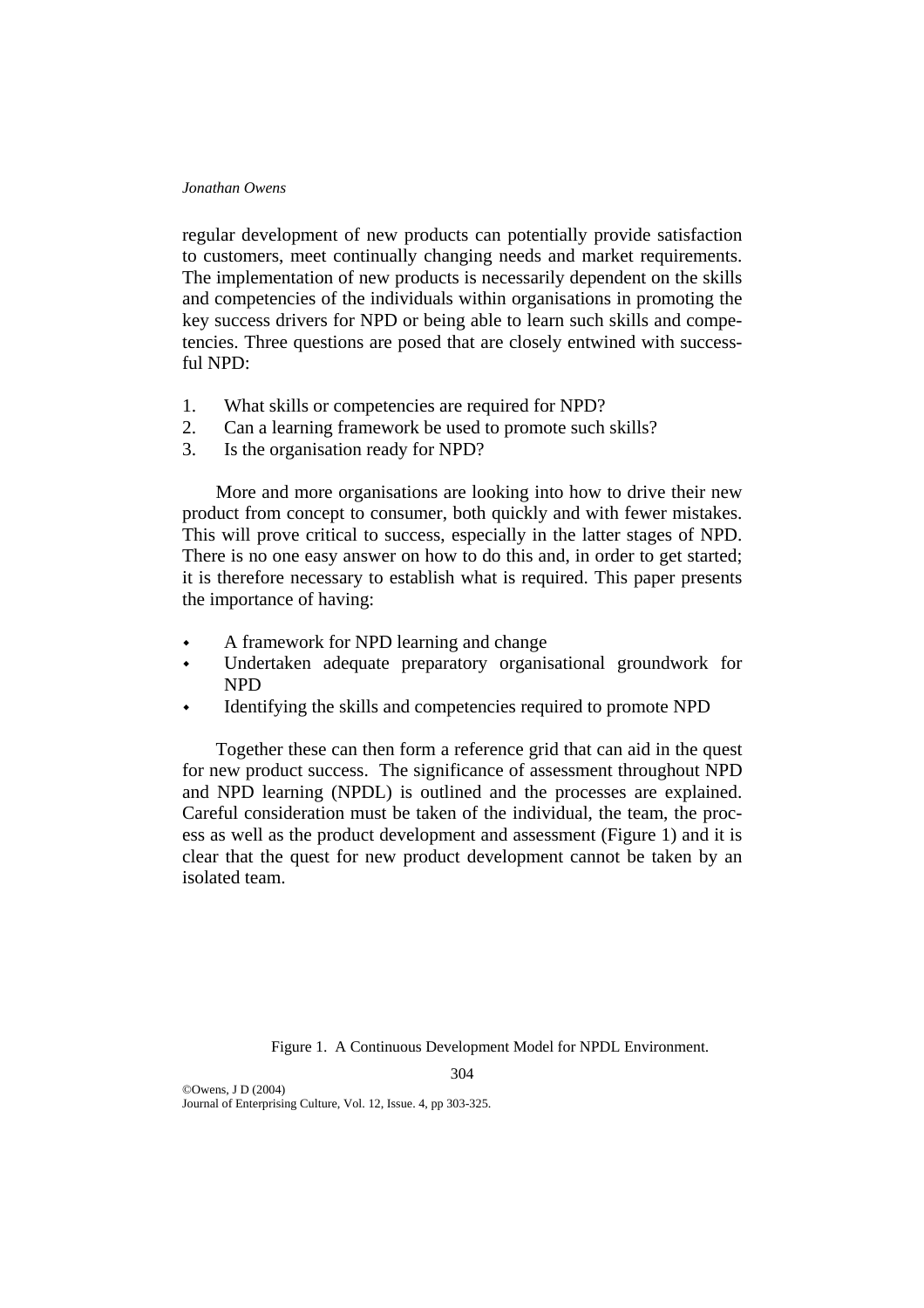

## **DEFINING A NEW PRODUCT**

A new product can be classified as one not previously manufactured by a company [9, 12, 19, 31, 40]. One of the foremost aims of any development programme should be to get the right product to the market and/or customer as quickly as possible. If implemented effectively this can limit the chance of a competitor gaining an advantage by first entry, and therefore enjoying the potential benefits of an early market position. The cost of development, whether large or small, is a burden on the cash flow of an organisation and quite often pressure will be applied for an early payback of capital outlay [44]. For example, marketing functions can expend vast resources determining which products should be offered to particular markets and at what prices. Thus, restrictions on new product scope that are imposed are usually derived from a combination of the mission statement of a company and the attractiveness of the market [13].

## **A FRAMEWORK FOR LEARNING AND CHANGE**

A framework for learning (figure 2, developed from Heywood, 1977) includes elements of course objectives, teaching strategies, assessment and evaluation. Learning objectives labelled learning and training needs in businesses) are agreed at the first stage of the education process. Hence any NPDL project should start with an analysis of learning. Individuals' training needs, as they are called by employers, can be determined by a training needs analysis (TNA) process: measuring the gap between the

305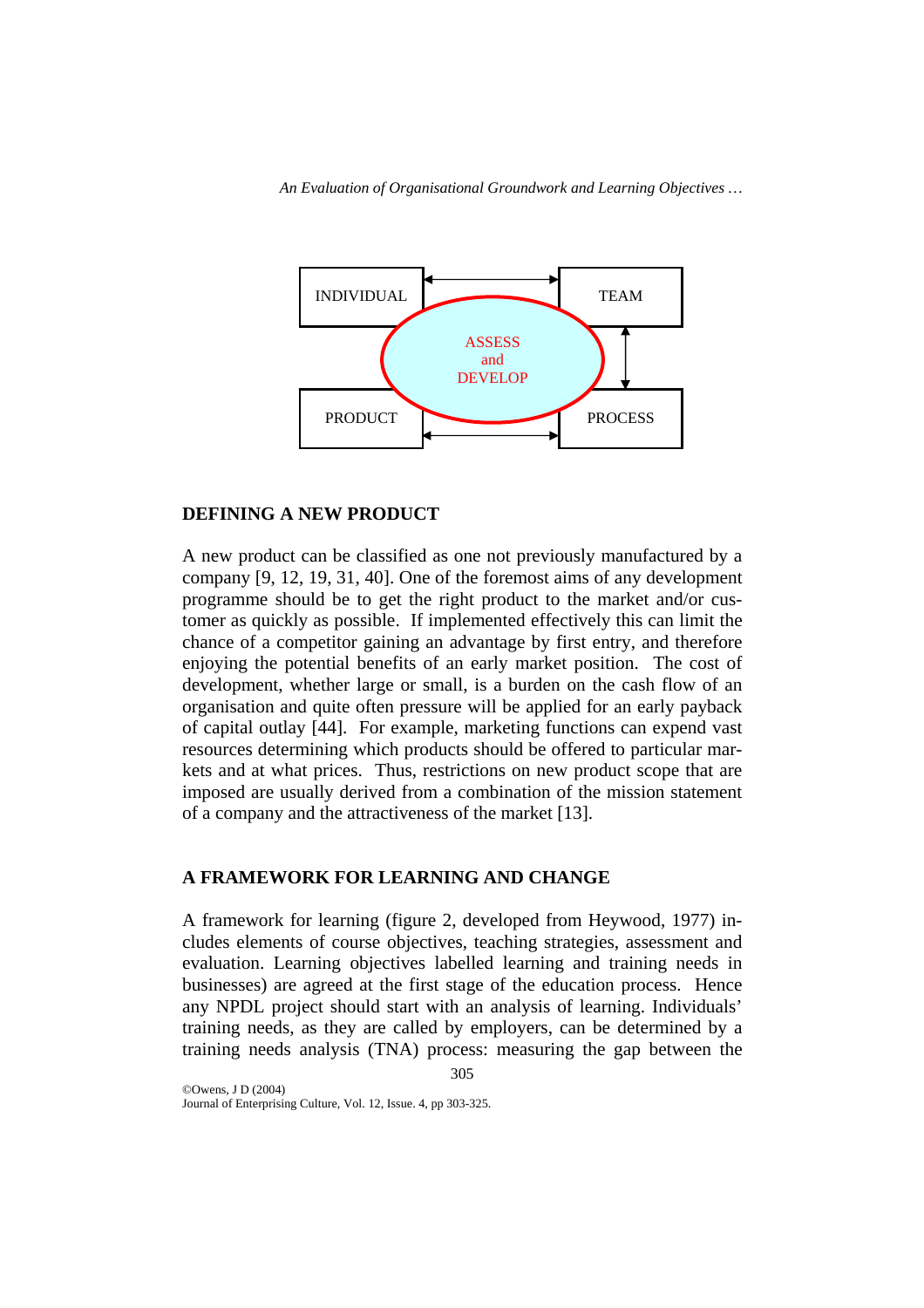employees' skills and the skills required for the job of NPD. Employees may have been identified as potential members for the NPD team through previous TNA processes.





It may be necessary for individuals to engage in a comprehensive series of psychometric assessments, firstly in order to consider their suitability to fit into the NPD team and secondly to determine their entry characteristics for learning. The needs of the NPD employer can be used to determine a list of skills and competencies, or learning objectives, required by individuals in the NPD team. This list could be used to prescribe any course requirements. More importantly the learning framework can be applied to the individual, the team and the organisation. This gives rise to a three by three check-table (Table 1), which is necessary, as the organisation and team need to learn as well as the individual.

©Owens, J D (2004) Journal of Enterprising Culture, Vol. 12, Issue. 4, pp 303-325.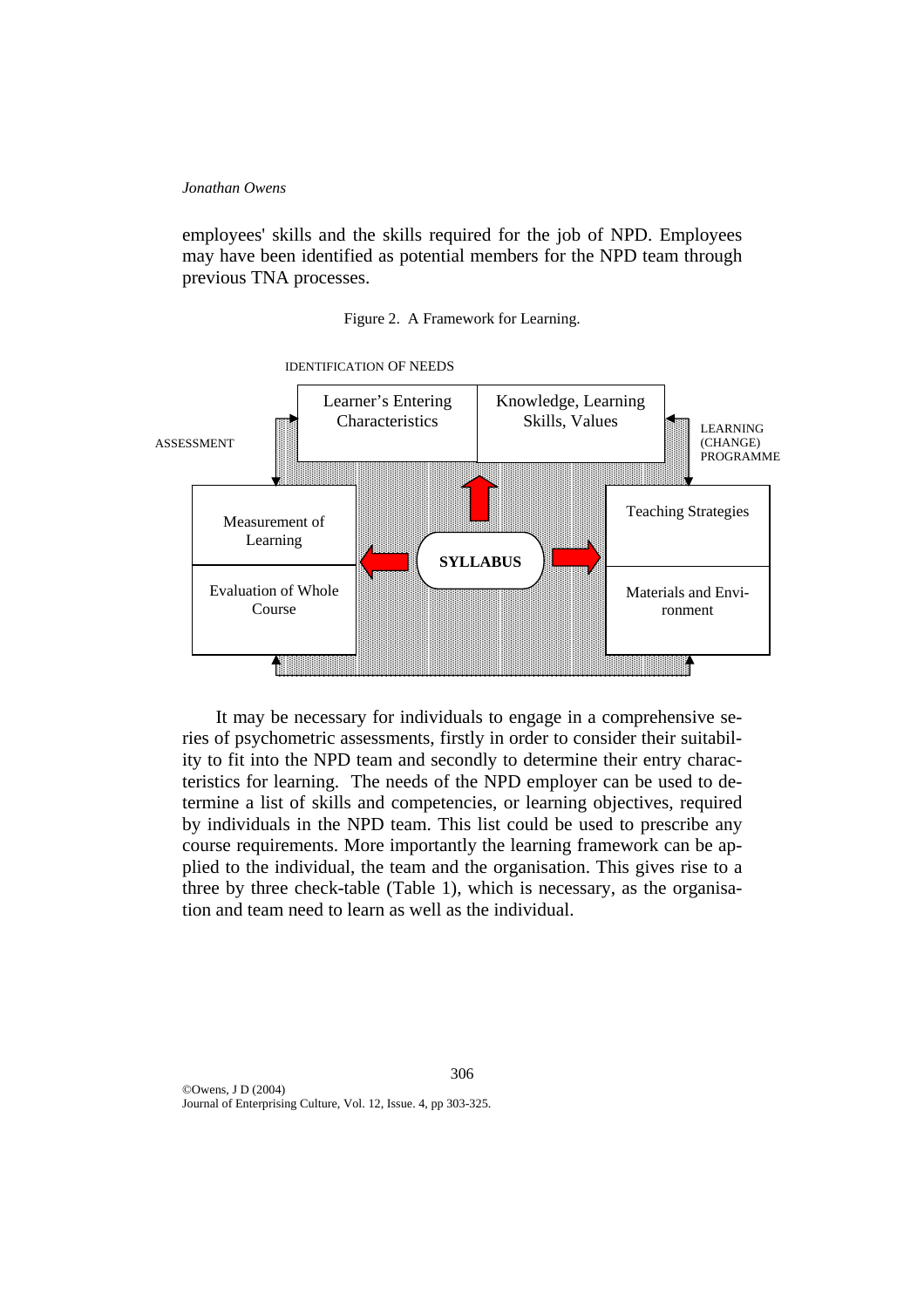|                     | <b>NEEDS</b><br><b>IDENTIFICATION</b> | <b>CHANGE</b><br><b>PROGRAMME</b>   | <b>ASSESSMENT</b>                                                      |
|---------------------|---------------------------------------|-------------------------------------|------------------------------------------------------------------------|
| <b>ORGANISATION</b> | Organisational<br>Analysis            | Organisational<br><b>Groundwork</b> | 1. Organisational Audit                                                |
| <b>TEAM</b>         | Personal<br>Profiling                 | Team<br><b>Building</b>             | 2. Individual Examination<br>3. Job Performance<br>4. Team Performance |
| <b>INDIVIDUALS</b>  | <b>Training Needs</b><br>Analysis     | Training<br>Courses                 | 5. Organisational Results                                              |

Table 1. A Learning and Change Framework Check-table.

## **LEARNING AND CHANGE ASSESSMENT**

Arthur [1] standardised the terminology of "assessment", "evaluation" and "validation" with respect to training courses (Table 2) and "course" may be synonymous with "change" in the organisational case.

| Table 2. Assessment Terminology. |
|----------------------------------|
|                                  |

| <b>TERM</b>              | <b>MEANING</b>                                                               |
|--------------------------|------------------------------------------------------------------------------|
| Evaluation               | Is the course cost justified?<br>Is this course better than any alternative? |
| Internal<br>validation   | How well is the course doing what it sets out to do?                         |
| External<br>validation   | Do course objectives meet job requirements?                                  |
| Individual<br>assessment | How well have individuals done in reaching course objectives?                |

Any comprehensive educational or change process incorporates an evaluation of the whole process plus an appraisal of the progress of individuals towards achieving the learning or change objectives. In NPDL the general course objectives will be to promote the skills required for NPD. Then there will be specific objectives for individuals determined by the TNA process. As the NPD process progresses, new learning objectives

307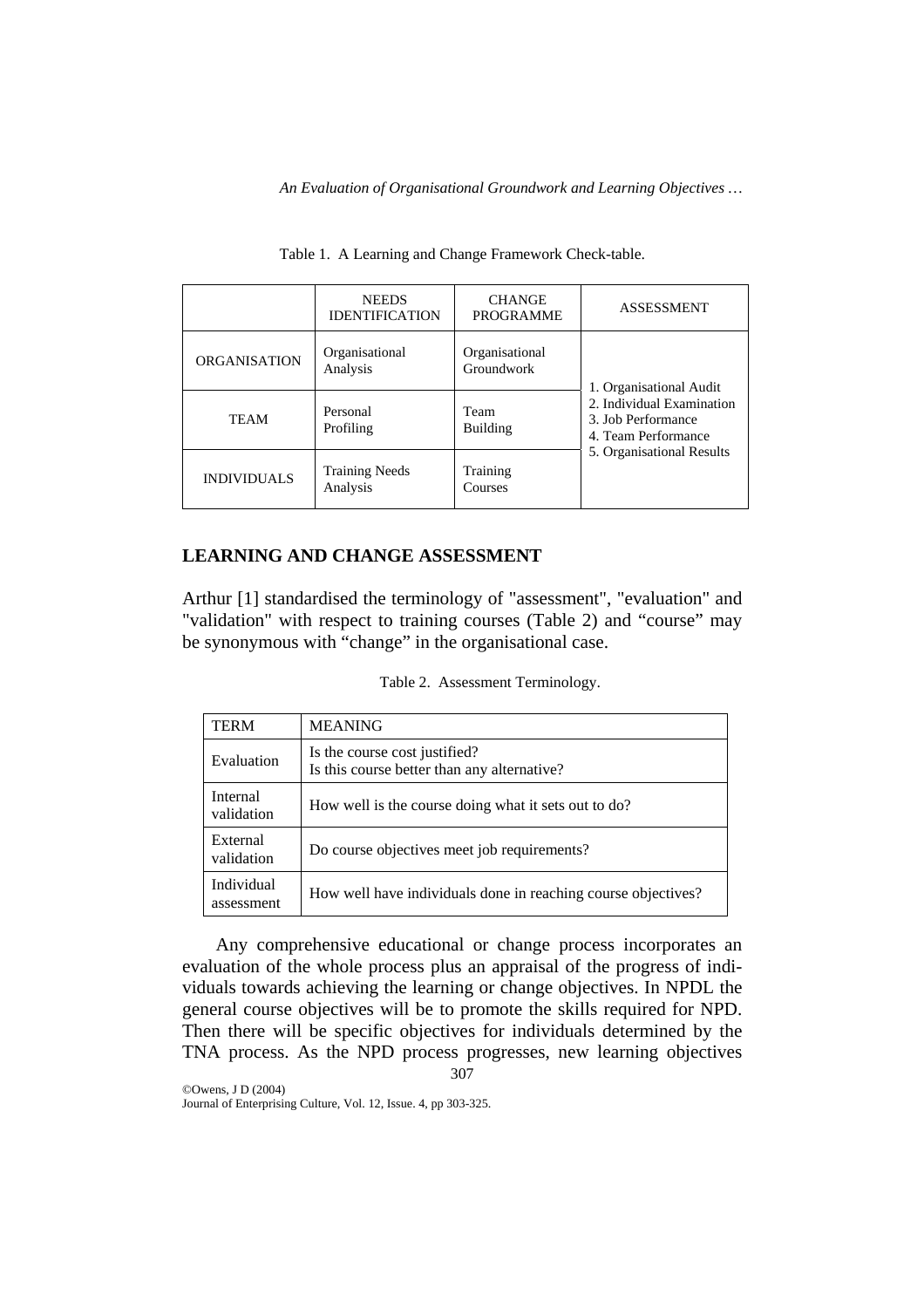may have to be set, after feedback, forming a continuous learning system. Complications arise with the traditional educational assessment system when used in businesses. Alignment of the organisation's strategic objectives with the individual's objectives and assessment has to be made at a series of levels and along a range of domains. The main strategic objectives in consideration here are NPD and NPDL. Kirkpatrick [22] suggests four levels of evaluation including training; reactions, learning, behaviour and results (Figure 3), these levels can be applied to the individual, team and organisational change.

Figure 3. Kirkpatrick's Evaluation Hierarchy.



For individuals, most training courses are assessed at the reaction level. At this level an assessment of the contentment felt by the learners is made directly after learning. Apparently "hard" evidence about course quality is made at this level where Likert type rating scales are used to collect "quantitative data", however such scales are often constructed subjectively. Mann and Robertson [30] point out that scoring highly at the reactions level does not necessarily mean that learning or improvement in job performance will take place. The learner or another person can take more reliable and valid measures at the behaviour and results levels. Assessment of individual learning is made at the second level. Here the gain of skills in the cognitive domain and practical skills in the psychomotor domain are measured [4]. Nearer to the reaction level changes in attitudes are measured. At the third level an assessment of change in job behaviour is made. Here improvement in job performance is measured. Ostroff [33] suggests that supervisor or self, behaviour and skill, rating scales could be used to indicate the improvement in the job. However, the reliability of

©Owens, J D (2004) Journal of Enterprising Culture, Vol. 12, Issue. 4, pp 303-325.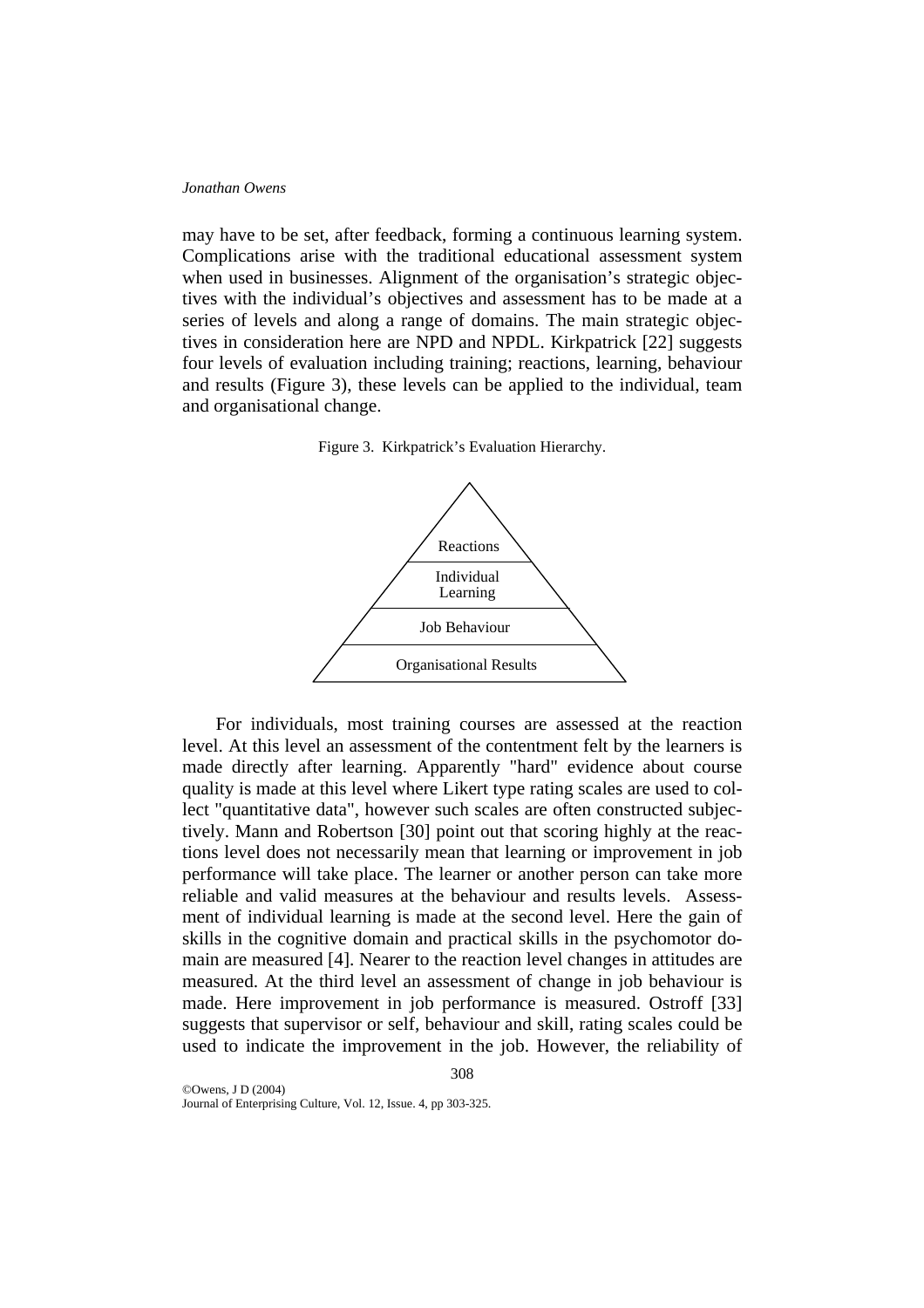such scales is uncertain and more research is required, as there have been few investigations in actual organisational settings. Fourth level assessment investigates the results of the learning programme in the organisation. If the organisation has adopted a total quality management philosophy they may well be using frameworks like the Business Excellence Model (European Foundation for Quality Management: EFQM model) and these processes can measure organisational results [5]. Assessments at all four levels are required for NPDL and can aligned with to the information gathering phases of a NPD stage gate process (see Figure 8) at which point learning objectives for subsequent stages of the NPD process can be clarified.

## **A MODEL OF LEARNING FOR NPD ORGANISATIONS**

Attempting to create a new product with a pool of talent that is inadequately prepared, or lacks the skills needed to apply the knowledge they possess effectively, is an exercise in futility [12], so a model of learning for NPD organisations is required to inhibit this futility. The learning framework presented in figure 2 can be simplified into a cycle (Figure 4) based on Shewhart's Plan-Do-Check-Act cycle popularised by Deming [15]. First the learning needs of the individuals are identified then the learning objectives are set. The learning programme is undertaken followed by an evaluation. This cycle is not sufficient for business organisations as it only applies to individual learning. Similar cycles can be proposed for the team, the organisational process and even the product.

In order to evaluate effective learning in the NPD organisation this cycle can be combined with Kirkpatrick's [22] evaluation hierarchy producing a model for learning in NPD organisations (Figure 5). This has been developed from a similar model proposed by Arthur [1]. In the case of the NPD organisation, the strategic objectives of the organisation will be aligned with individual learning needs because the individuals will have been selected to join the NPD team.

©Owens, J D (2004)

Journal of Enterprising Culture, Vol. 12, Issue. 4, pp 303-325.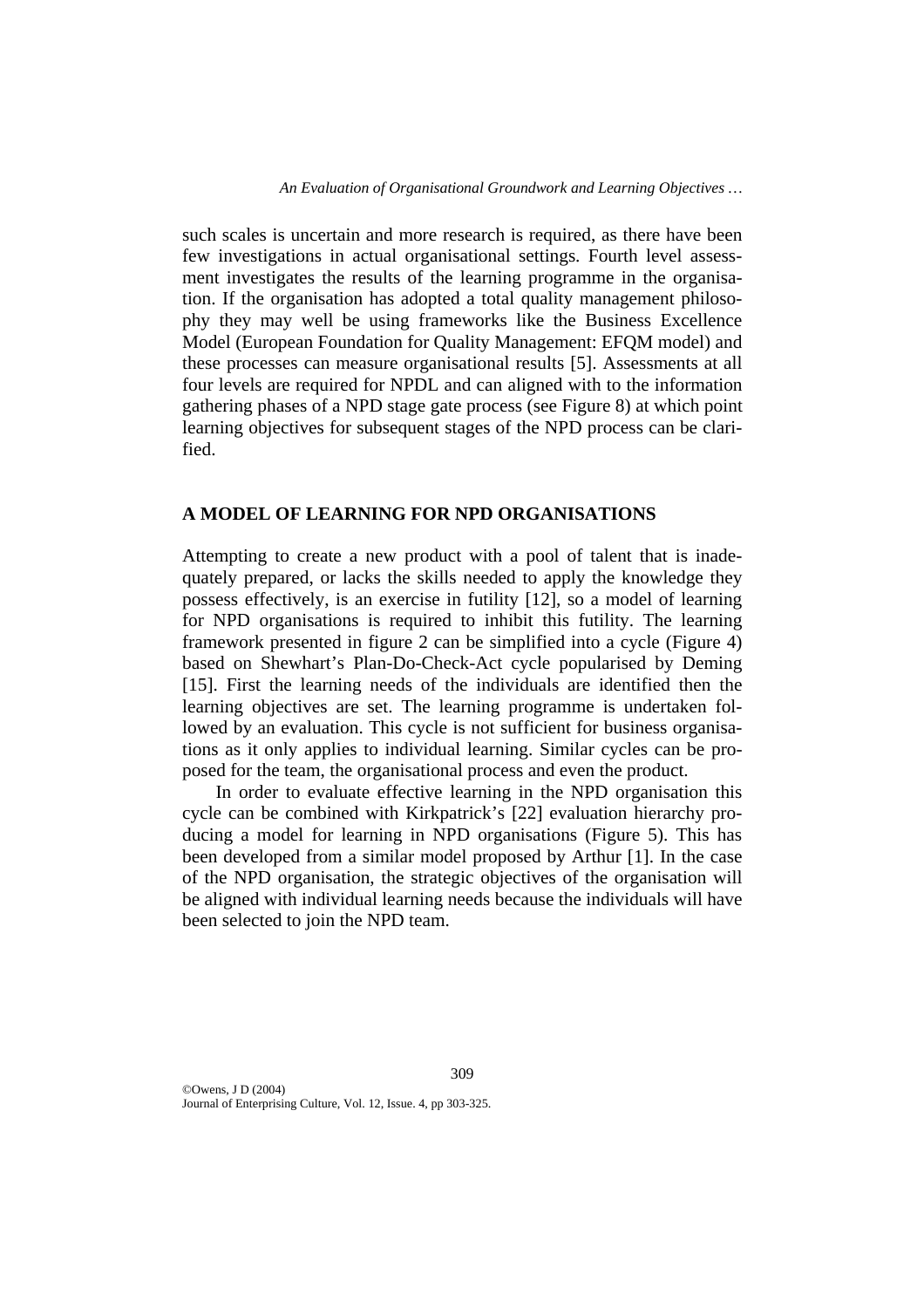Figure 4. The Simplified Learning Framework for NPDL.



The learning objectives will be set at each level after the needs identification process. The assessment at each level feeds into a review of needs at the corresponding level, the assessment process at higher levels and the overall course evaluation.

Figure 5. A Model of Learning for NPD Organisations.

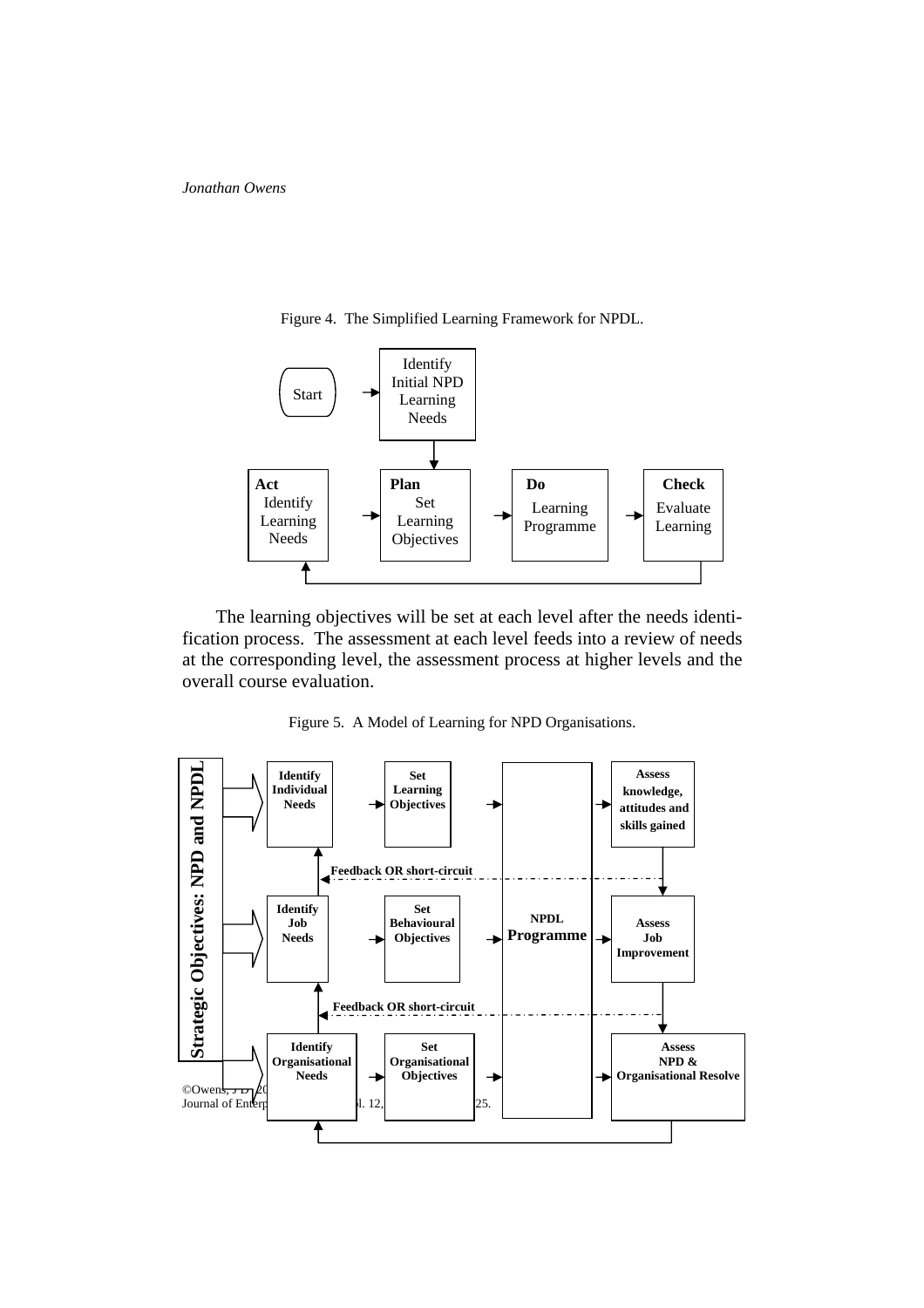## **ORGANISATIONAL NEEDS ANALYSIS**

It is understood that new product success, or indeed the NPD process, cannot be measured in absolute terms. It should be defined and interpreted according to realistic goals and objectives that reflect the specific new product situation. The study of new product success (and failure) has been a preoccupation of academic researchers for several years. Various studies [12, 16, 18, 31] have used different measures to report back from a wide range of industrial and market sectors. Subsequently drawing valid comparisons and conclusions is difficult. Although it is difficult to decide on common factors that lead to new product success, it is possible to draw two fundamental points from the various studies undertaken:

- 1. New product success is highly situational
- 2. No one factor can be clearly defined for new product success.

NPD success is highly situational and there are few isolated actions that can be taken in order to assure NPD success. Therefore, organisations that develop new products must carefully analyse their own situation, and recognise the multiple factors that may determine success. This forms the first set of individual learning objectives and concerns organisational analysis.

Returning to the organisational needs analysis (Table 1) there is a requirement for the organisation to know just what the cornerstones of success for NPD organisations are, then it can audit itself against those. The research literature questions what discriminates between success and failure and the reasoning behind the factors. In some cases this questioning is vital, in order to grasp a better understanding of the development of new products [40]. Research by Cooper and Kleinschmidt [7], illustrated in figure 6, indicates the three cornerstones of NPD success, Process, Strategy and Resources. The three critical success factors were found to be the drivers of new product performance at the organisation unit level. These form three pieces of groundwork that an organisation needs to align with for NPD.

<sup>©</sup>Owens, J D (2004) Journal of Enterprising Culture, Vol. 12, Issue. 4, pp 303-325.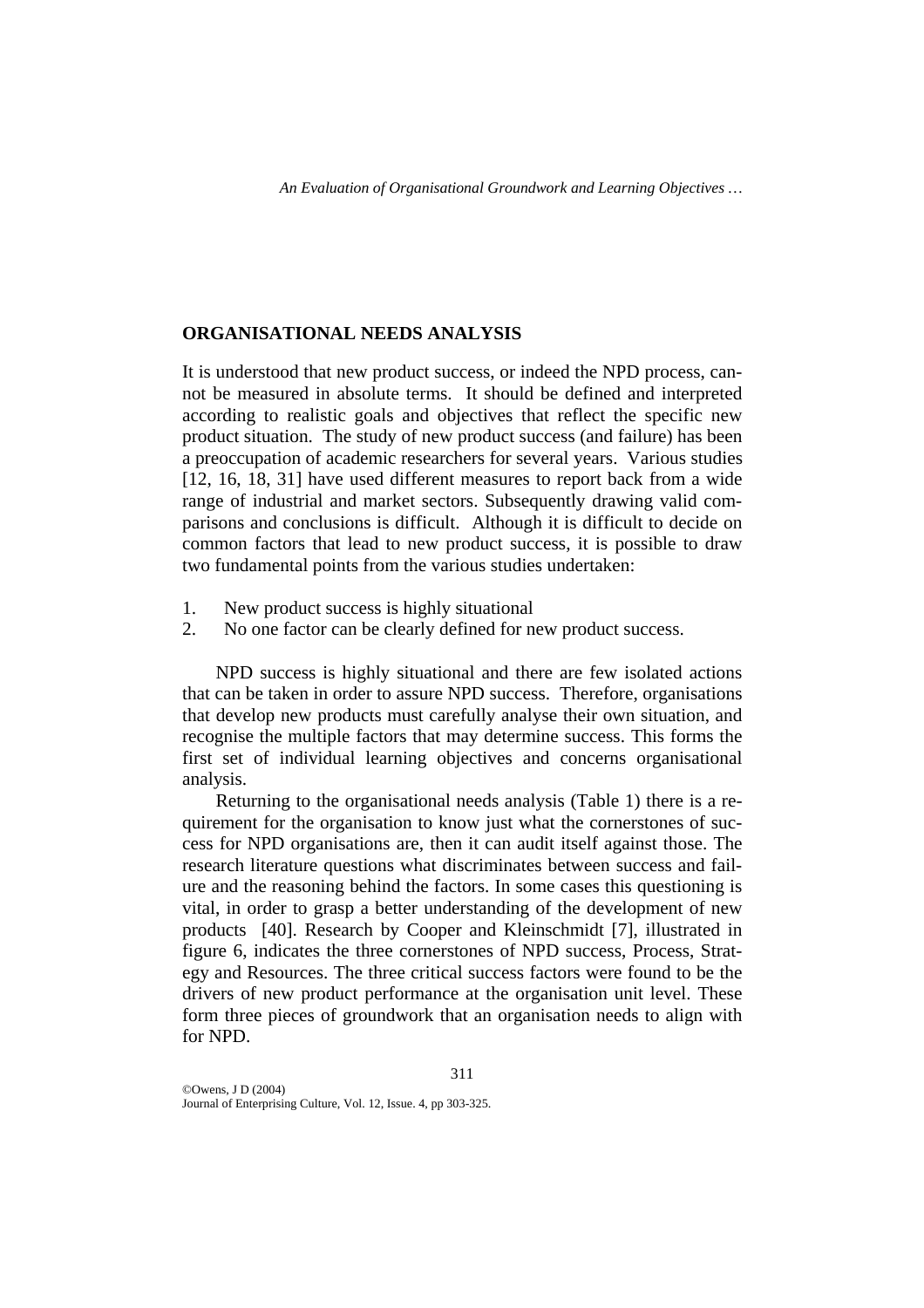Figure 6. The New Product Performance Triangle and the three Cornerstones of Performance [7].



Ten different performance measures were considered by Cooper and Kleinschmidt [7] and these can be summarised as having a product innovation strategy for the business that ties product development to the company strategy, that identifies areas of focus for product development, that has a longer term drive, and finally that is clearly enunciated to all in the company, is likely to lead the company towards success. Adequate spending and resources is another factor that can contribute to company NPD success, by having the necessary people and training, research and development funding in place. Then having a high quality new product process to guide product innovations from idea to launch is most important. This is least appreciated, but can have the biggest impact on the company's NPD performance. Although, there are no hard and fast rules to defining the contents of a critical list of factors that might aid NPD success, an integration and balance of best practices and tools that are essential ingredients of the process is essential [13].

312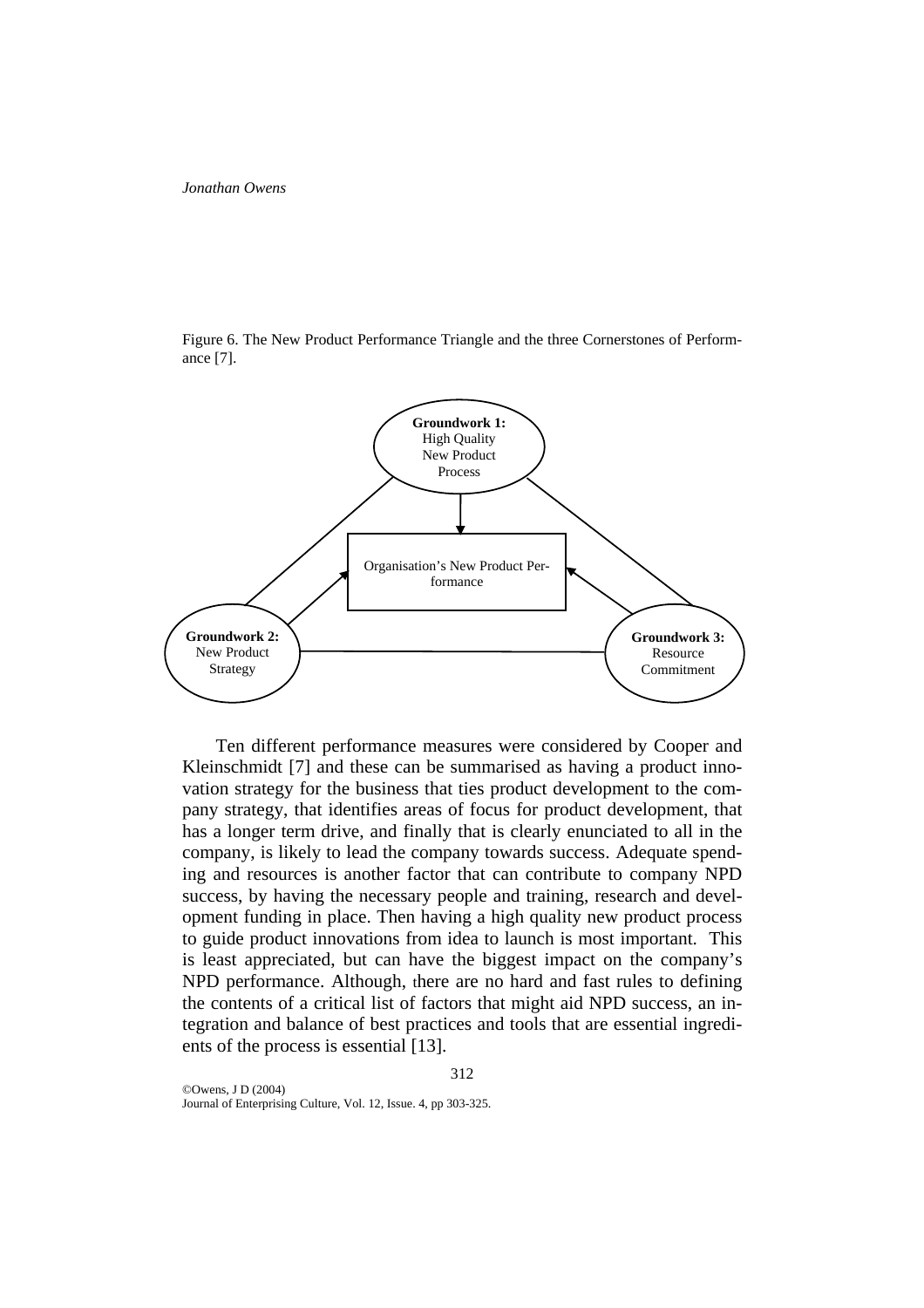## **Groundwork 1: Developing the NPD Process**

A sequential NPD process is shown in figure 7, which is the most basic and traditional approach to NPD. In this process, once each stage has been completed the information gained is passed onto the next function in the process. However, the fundamental problem with the traditional approach to NPD is that the information flows sequentially from department to department, and forms a problematic 'over the wall' style development, as demonstrated in Figure 8.



Figure 7. Sequential NPD Process [41, 37].

©Owens, J D (2004) Journal of Enterprising Culture, Vol. 12, Issue. 4, pp 303-325.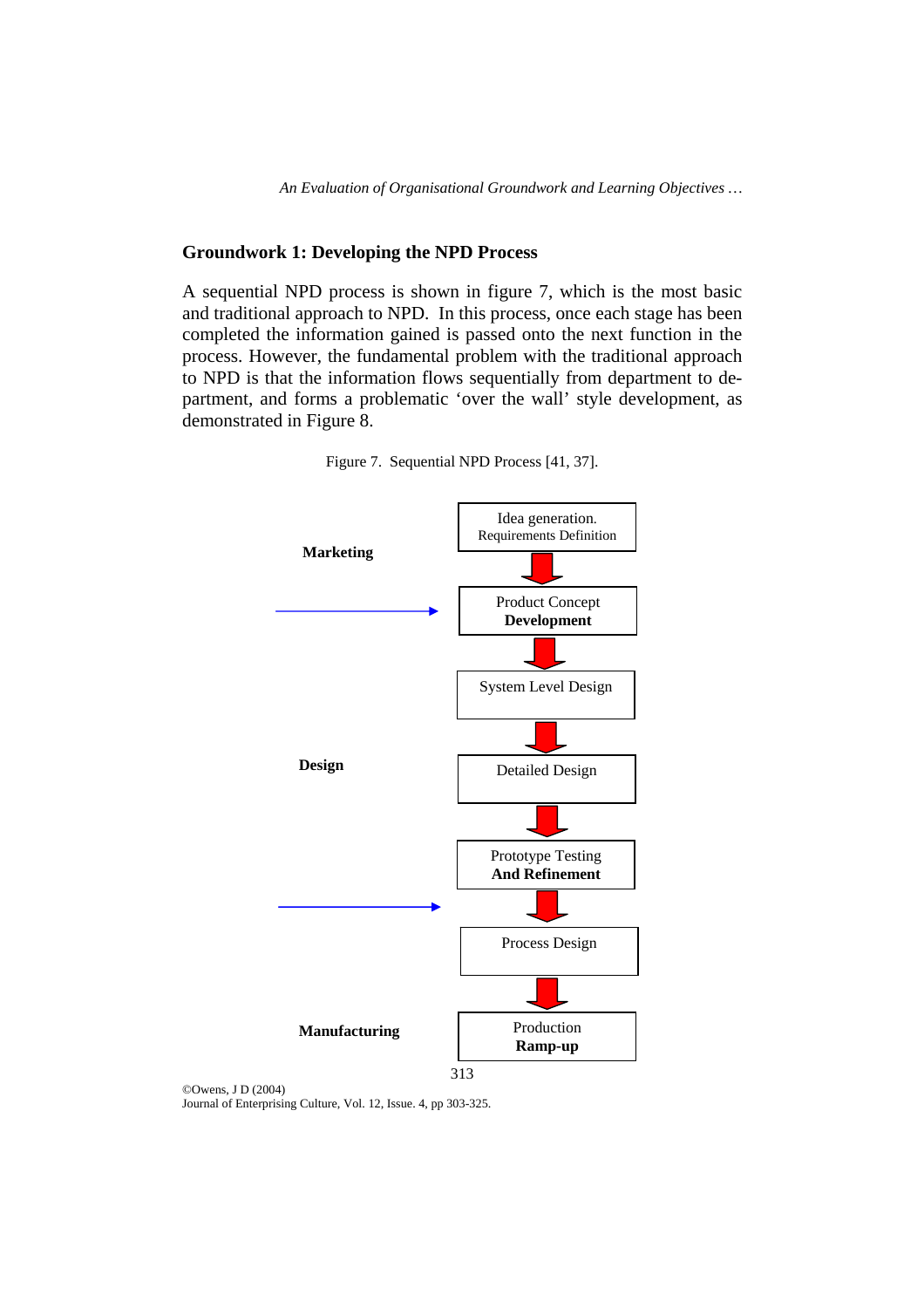This both increases the time from product concept to product launch and increases the number of formally documented engineering changes late in the process. Both these problems delay the time to break-even and the start of making profit. Also implicit in the term 'over the wall' engineering is a complete lack of team working and understanding of other departments' problems, which can result in late, over-expensive and poor quality products. So the first piece of groundwork concerns the facilitation of the NPD process and the removal of barriers that impede the flow of information.





The effect of these late changes to the product is compounded, as it takes longer to evaluate each change the further down the development process it is [12]. Consequently, it is often too late to action a large proportion of the proposed changes due to the excessive costs of these late changes. Quite often, and where appropriate, these changes are designed out on a next generation new model [13]. Table 3 demonstrates how the cost of change increases as the design progresses. The example used is the electronics industry, but the increase of cost is likely to follow a similar pattern for other highly technical industries.

Table 3. The Increasing Cost of Design Changes in the Electronics Industry [32].

| <b>RELATIVE COST (£)</b><br>«TAGE |
|-----------------------------------|
|-----------------------------------|

314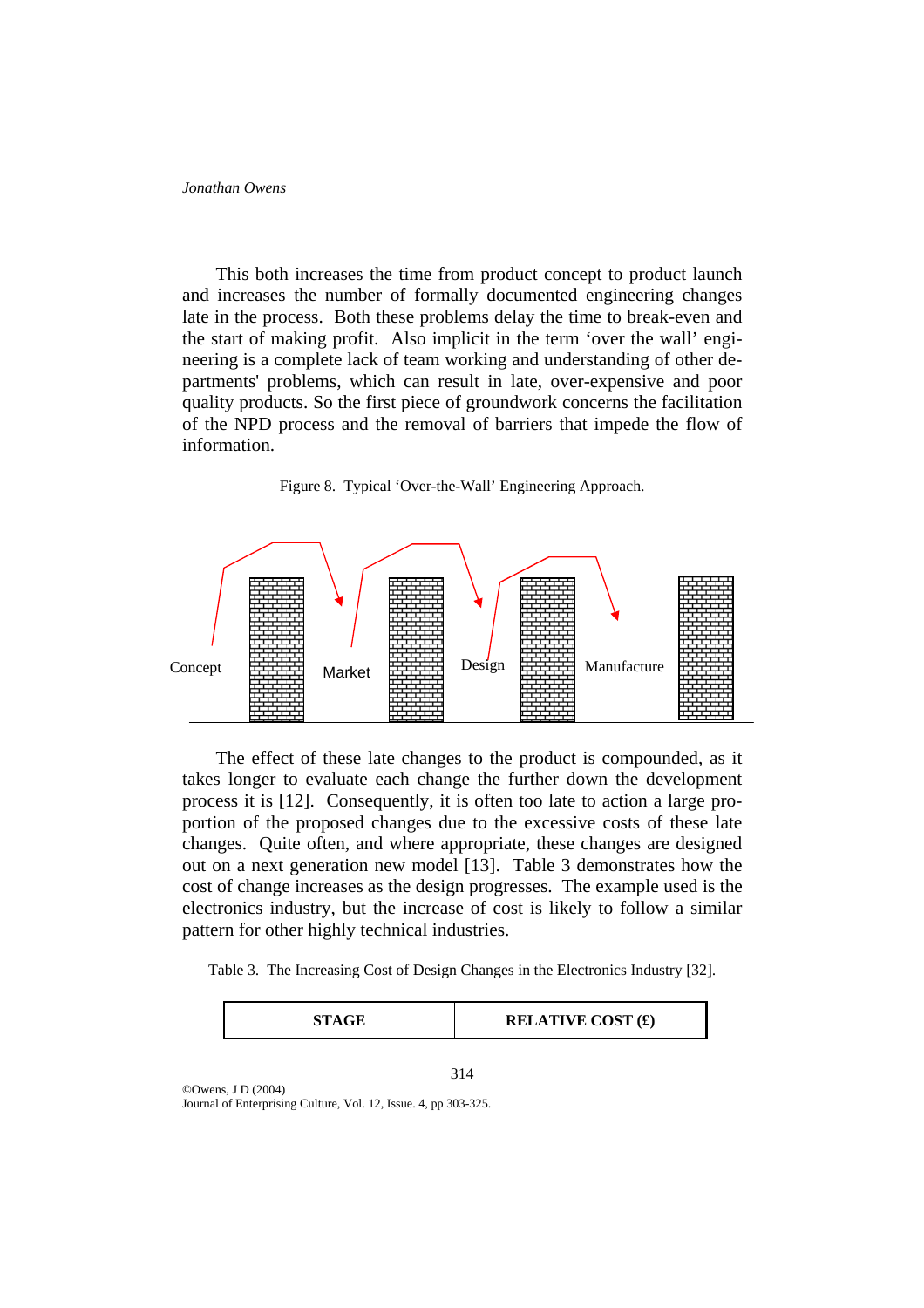| Concept.       |       |
|----------------|-------|
| Detail design. | 10    |
| Tooling.       | 100   |
| Testing.       | 1000  |
| Post-release.  | 10000 |

*An Evaluation of Organisational Groundwork and Learning Objectives …* 

The predictable result of a sequential NPD process with a large number of late changes is that the development budget is exceeded and the product cost is too expensive to make an acceptable profit [9]. As a result, most cost reductions are often too late to be cost effective. They are implemented at a late stage where most of the product's budgets have already been consumed. Such knowledge about the relative costs at different stages is invaluable and will provide some knowledge for risk assessment, and information for the choice of course modules and assessment of NPD.

## **THE STRUCTURED NPD PROCESS**

With shorter life cycles and the demand for greater product variety, continual pressure is put on NPD teams to produce a wider and varying portfolio of new product opportunities and to manage the risks associated with progressing these through from initial development to eventual launch. In simple terms the risk of failure must be minimised. In order to deal with this both effectively and efficiently, attention has been focussed on systematic screening, monitoring and progression frameworks such as Cooper's stage gate approach [8, 10]. Most of these ideas are not in themselves new; for example, Lawrence and Lorsch [24] drew attention to cross-functional team working and co-ordination mechanisms back in the 1960s, and Cooper [10] has reported on NASA's 'phased review process' as a stage gate model also dating back to the same period. It can be argued that there is now a growing consensus about integrating the varying tools and techniques available in the 'new model of good practice'. Table 4 lists some of the key features of the emergent model. This includes the individuals' need for flexible problem solving and the use of advanced support tools (objectives sets 4 and 5, Table 3).

©Owens, J D (2004)

Journal of Enterprising Culture, Vol. 12, Issue. 4, pp 303-325.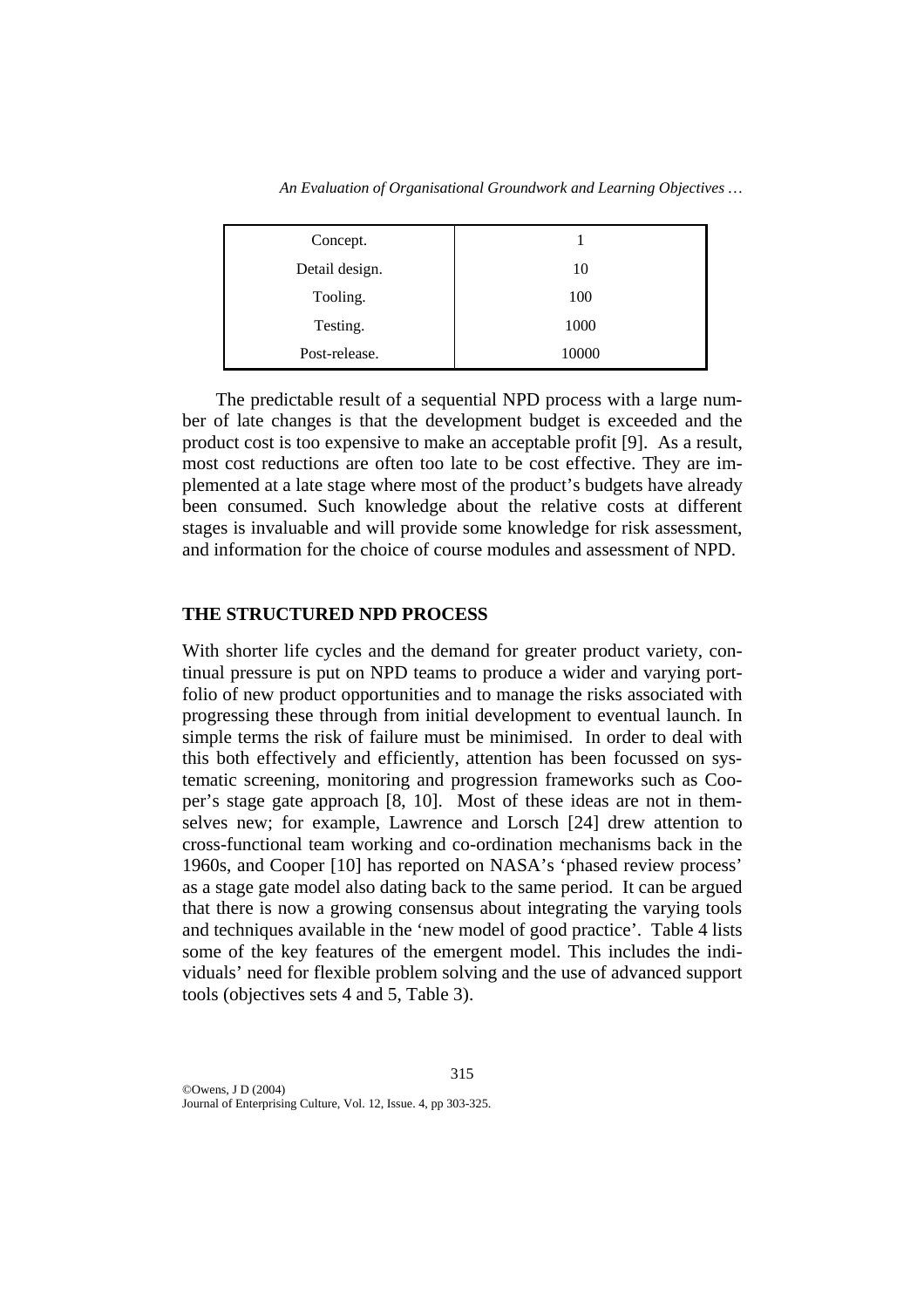| <b>TARGET</b>     | <b>SUBJECT</b>                                         | <b>CHARACTERISTICS</b>                                                                                                                                                |  |
|-------------------|--------------------------------------------------------|-----------------------------------------------------------------------------------------------------------------------------------------------------------------------|--|
|                   | Systematic process<br>for progressing new<br>products. | Stage-Gate Model.<br>Close monitoring and evaluation at each stage.                                                                                                   |  |
| <b>PROCESS</b>    | Early involvement of<br>all relevant<br>functions.     | Bring key perspectives into the process early enough to<br>influence design and prepare for downstream problems.<br>Early detection of problems leads to less rework. |  |
|                   | Overlapping/Parallel<br>Working.                       | Concurrent or simultaneous engineering to aid faster<br>development whilst retaining cross-functional in-<br>volvement.                                               |  |
|                   | Appropriate project<br>management<br>structures.       | Choice of structure (matrix/line/project/heavyweight)<br>project management) to suit conditions and task.                                                             |  |
|                   | Learning and<br>Continuous<br>Improvement.             | Carrying forward lessons learned, via post-project au-<br>dits. Development of continuous improvement culture.                                                        |  |
| <b>TEAM</b>       | Cross-Functional<br>team working                       | Involvement of different perspectives: use of team-<br>building approaches to ensure effective team working<br>and develop capabilities in flexible problem solving.  |  |
| <b>INDIVIDUAL</b> | Advanced support<br>tools                              | Use of tools (CAD, rapid prototyping, computer-<br>supported co-operative work aids) to assist with quality<br>and speed of development.                              |  |

Table 4. Groundwork from the NPD 'New Model of Good Practice' \*. *(\*Table based 10, 14, 21, 26, 28, 29, 35, 38, 39, 43.)* 

These key features indicate the necessity for the NPD organisation to undertake substantial groundwork before formation of the NPD team to enable the subsequent success of the NPD process. This groundwork itself may also necessitate pre-NPD training.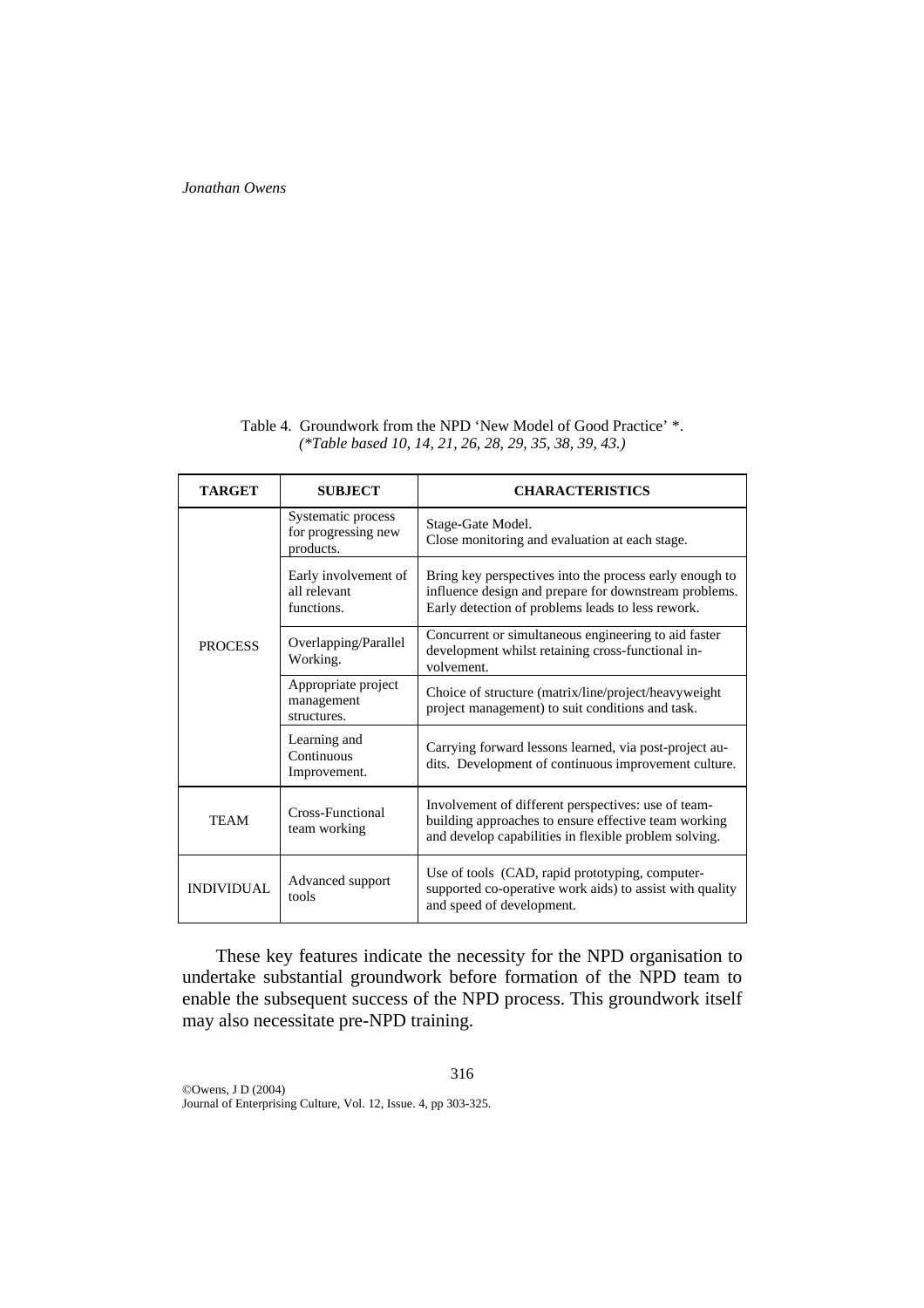## **Groundwork 2: Implementing the NPD Strategy**

In a study carried out by Cooper & Kleinschmidt, [6], ten drivers of time efficiency of the NPD process were considered to be of importance and were found to reduce the overall introduction time of a new product across the varying case studies undertaken (Table 5).

The work of the NPD team consists of things such as doing the homework upfront and determining what the customer really does want and the quality of execution of the new product process, that is after the cross-functional team has been formed and is working both effectively and efficiently. These drivers need to be aligned to the organisation's NPD strategy and groundwork will have to be undertaken to ensure this.

| <b>DRIVER</b>                      | <b>DESCRIPTION</b>                                                                                                                                                                       |  |
|------------------------------------|------------------------------------------------------------------------------------------------------------------------------------------------------------------------------------------|--|
| Project<br>organisation            | Projects organised as a cross-function, dedicated, accountable project<br>team, with a strong empowered leader and with senior/top management<br>support are more time efficient.        |  |
| Early, sharp<br>product definition | Projects where the project was clearly defined and agreed prior to the<br>development phase are found to move to market more quickly.                                                    |  |
| Up-front<br>homework               | Projects where solid, thorough and reliable research is done are found to<br>give fewer problems down the NPD process.                                                                   |  |
| Strong market<br>orientation       | Projects that are market-orientated and customer focused, and build the<br>customer into the process from start to finish, have been found to progress<br>more quickly.                  |  |
| A strong launch                    | Good advertising and promotion with product availability are key ways in<br>moving the product to the market quickly.                                                                    |  |
| Technical<br>proficiency           | The undertaking of technological / technical activities in a quality fashion<br>leads to cycle time reduction.                                                                           |  |
| Synergy                            | This is the ability to leverage the companies in house or existing technol-<br>ogy, production, and marketing skills and resources to advantage, with<br>regard to improving timeliness. |  |
| Familiarity                        | Projects that are more familiar to the company in respect of product type,<br>markets and technologies also result in improved timeliness.                                               |  |
| Market<br>attractiveness           | Products aimed at attractive markets with fast-growing economic climates<br>will feature a better cycle time.                                                                            |  |

Table 5. Ten Drivers of Time Efficiency of the NPD Process [6].

317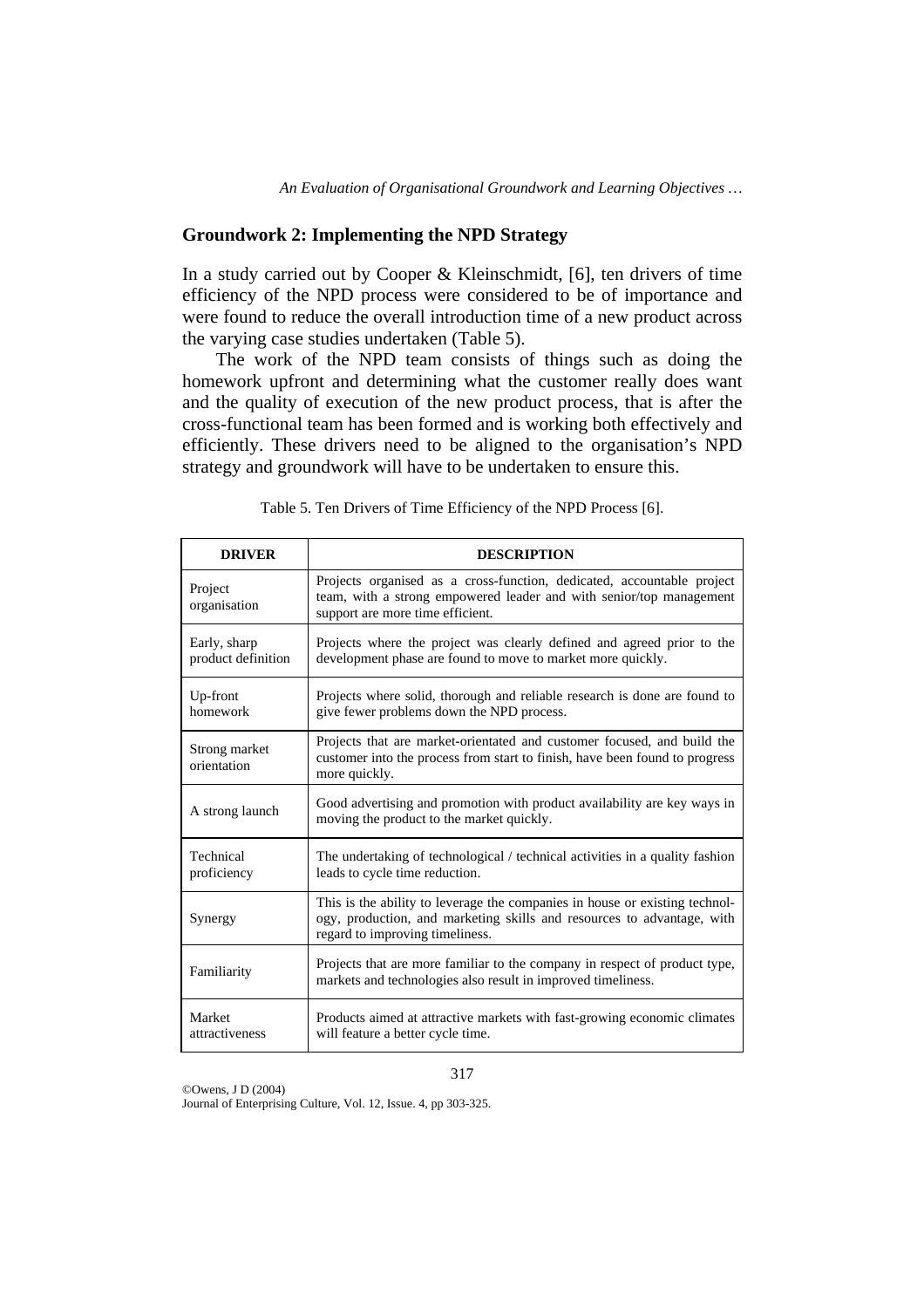| Market<br>Competitiveness. | Markets characterised by many competitors, intense aggressive competi-  |
|----------------------------|-------------------------------------------------------------------------|
|                            | tion and easily switched customers will see more rapid product develop- |
|                            | ments.                                                                  |

## **Groundwork 3: Resource Considerations**

Establishing new product success factors has become an important component in order to ascertain what discriminates between winners and losers in NPD. Deciding this is an important ingredient, as project selection and prioritisation is a critical issue as NPD authorities are required to become more focused and better at allocating scarce development resources [36]. Rapid prototyping, incremental NPD, process modelling, electronic mail (E-mail) and video presentations are a few tools and techniques that can be used to enhance both product and process visibility. Hence, using these simplifies the challenge of maintaining effective communications within the whole work environment. Competitive NPD methodologies and tools become integral to the achievement of the business objectives through the development of new products [26]. The methodology and tools enable the NPD effort to move at a rate that is competitive [7]. For NPDL to be effective then appropriate resources for learning needs to be allocated before the start of the NPD process. Results, to be published, from a recent European funded project, outlined by Bamber and Sharp [2], show that some employers are reluctant to allocate adequate resources for training. Although the employers did sanction training and have some training needs analysis system in place when the pressure of work increased then training was reduced or withdrawn. For NPDL it is crucial that the company and the individuals have a unified vision of NPD, money is allocated for NPDL and sufficient employee time is allocated. Further, the training time should be protected from increasing work pressure.

#### **ASSEMBLING AND DEVELOPING A NPD TEAM**

Assembling the appropriate team and having that team working effectively together is essential [42] for NPD. Depending upon the experience of the individual organisation this may be an easy, or conversely, a complex situation to implement [32]. Procedures need to be introduced which will encourage team participation throughout the NPD process. Likewise, making effective decisions quickly is vital to the success of the NPD process

318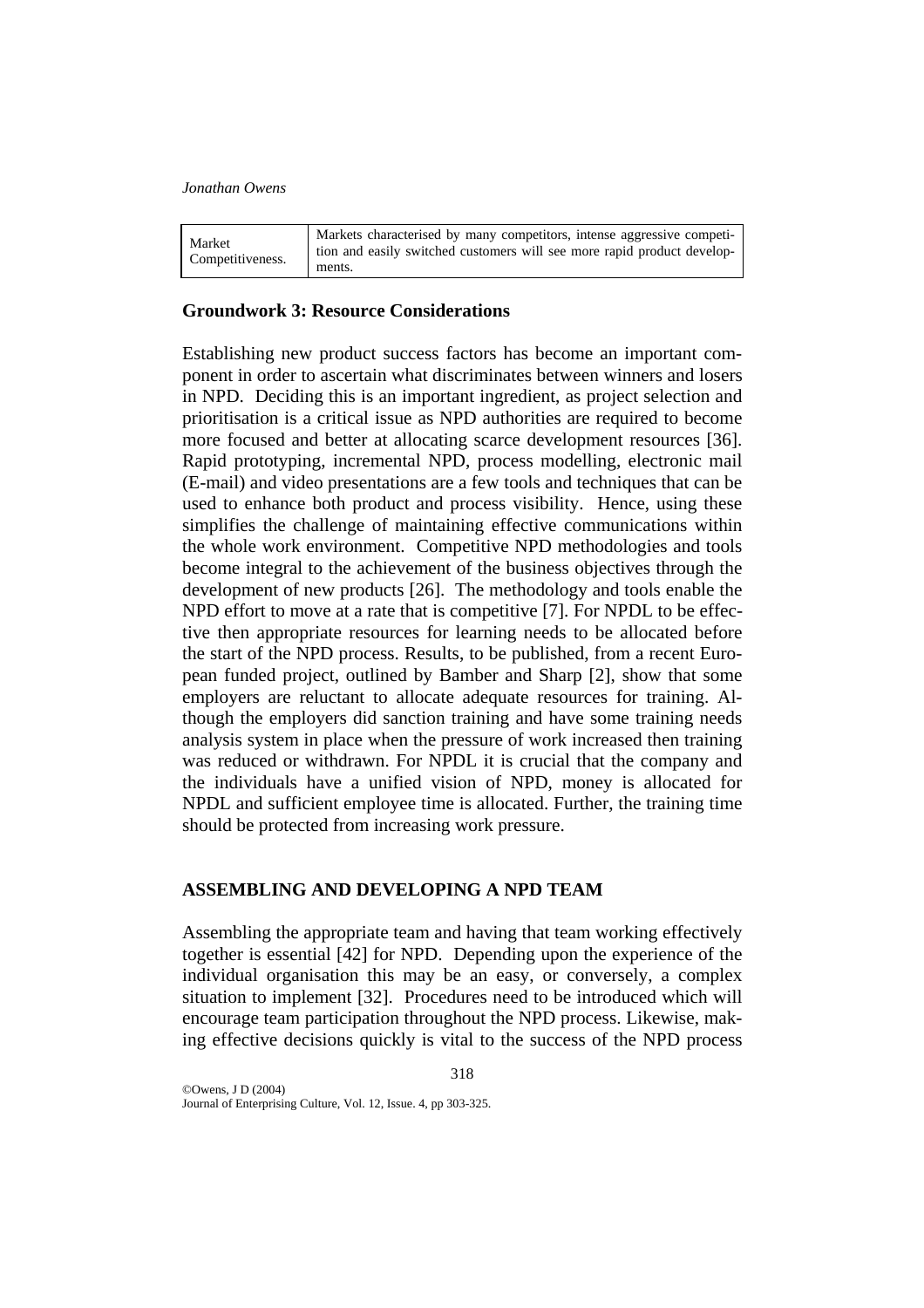whilst keeping commodities in view ensures that information about the NPD effort is constantly under observation [3]. Therefore it is important that everyone contributing to the process knows how to make a swift, accurate decision or knows how to get decisions made. Technique and the adaptation of technique within a particular environment is the base for decision-making success [17]. Subsequently, attempting to create a new product with a pool of talent that is inadequately prepared, or lacks the skills needed to effectively apply the knowledge they possess, in an exercise in futility [12]. Therefore participants should be adaptable, creative, intuitive, knowledgeable, self-motivated and competitive, to name but a few qualities.

## **ASSESSMENT DURING THE NPD PROCESS AND NPDL**

A significant improvement on the traditional NPD approach is the stagegate approach [9]. This demonstrates a conceptual and operational model for moving a NPD project from idea to launch and is presented here with arrows indicating points of evaluation for NPD feeding back into the start of the process. At this stage new learning objectives may be identified for the individual and team.



Figure 9. Overview of a Typical Stage-Gate NPD Process. *Adapted from [9]*

The stage-gate system breaks the NPD project into discrete identifiable stages, five stages being illustrated in figure 9. This number can be

©Owens, J D (2004) Journal of Enterprising Culture, Vol. 12, Issue. 4, pp 303-325.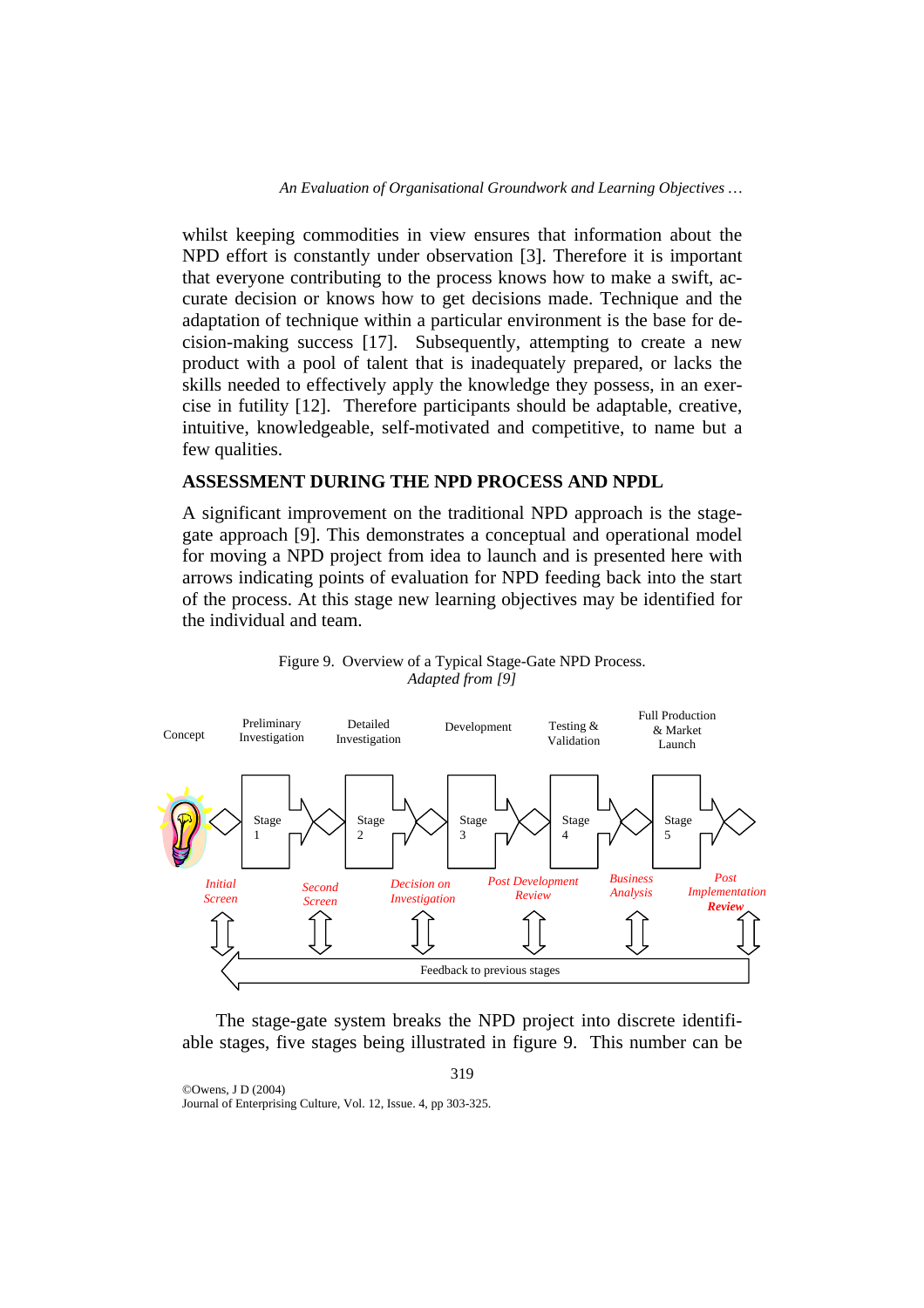increased or decreased to suit the NPD team, it can be seen that there are no individual research and development or marketing stages, instead these are incorporate into stages 1, 2 and 3. Each stage is designed to gather the information required to progress the project to the next gate. Each stage consists of a set of parallel activities undertaken by personnel from different functional areas within a company, but working together as a team. In order to manage risk via a stage-gate scheme, the parallel activities within a stage must be designed to gather vital information, so as to drive out technical and business uncertainties [11]. Each stage costs more than the preceding one, so that the fundamental plan is an incremental commitment to the project. Likewise training at later stages of the NPD process could pay great dividends, as a small improvement in performance would lead to large savings. In order to speed products to market, stages can overlap with each other. Long lead-time activities can be brought forward from one stage to an earlier one; projects can proceed into the next stage, even though the previous stage has not been totally completed; and the stages can be collapsed and combined to suit each individual project. All this gives rise to our ninth set of learning objectives, which are concerned with assessment of the NPD process and NPDL.

#### **RISK OF FAILURE**

Despite the importance of NPD, for both present and future prosperity of companies, a high percentage of new products fail when released into the market. Research [25] demonstrates that most of the concepts that enter the NPD process fail to become commercial successes; in fact only fourteen percent (14%) succeed. As a result, companies developing new products appear more inclined to focus on similar or replica products rather than taking the risk to truly develop truly innovative ones, rather than managing the risk well to enable them to innovate in NPD [12]. Subsequently, radical and innovative products contribute to approximately two percent (2%) of product marketed [11]. Here we have a requirement to be able to assess risk factors likely to cause new product failure or success. As new product failure rates are so high, and because the costs associated with NPD are usually high, companies have been hesitant to provide the resources to advance the NPD process [11].

As the risks of failure inherent in every new product situation vary, so too do the returns. The balance of investments, risk and returns is a major

©Owens, J D (2004) Journal of Enterprising Culture, Vol. 12, Issue. 4, pp 303-325.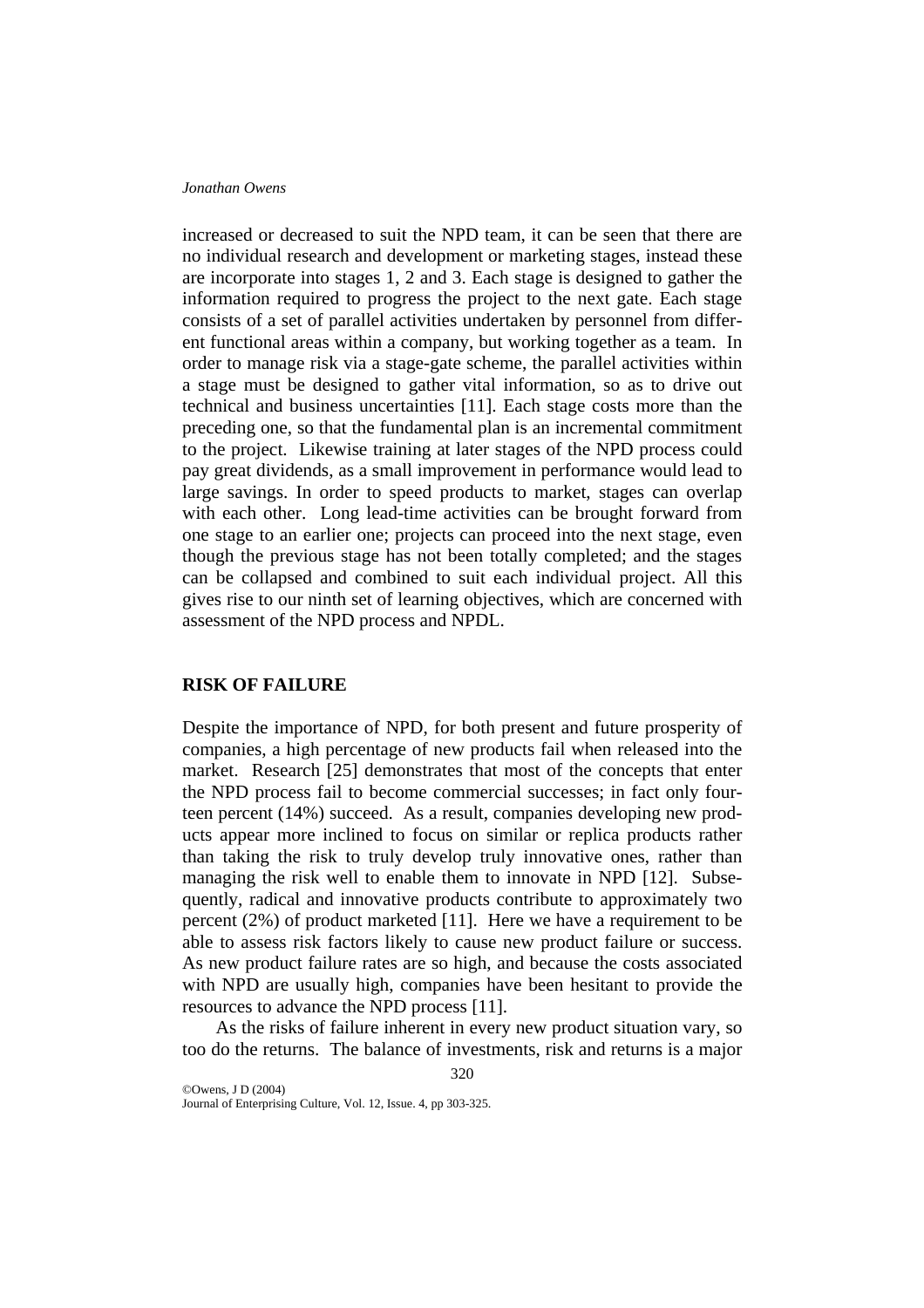criterion in deciding whether or not to proceed with a new product [23]. As new product forecasting techniques, like the McKinsey Seven S Framework, Balanced Scorecard, can be expensive, both in time and money, careful consideration needs to be assigned before taking them on board [44].

| <b>Successful New</b><br><b>Products</b> | <b>Percentage of Companies</b><br><b>Selling primarily to Industrial</b><br><b>Markets</b> | <b>Percentage of Companies</b><br><b>Selling Primarily to Consumer</b><br><b>Markets</b> |
|------------------------------------------|--------------------------------------------------------------------------------------------|------------------------------------------------------------------------------------------|
| 100%                                     | 9                                                                                          | 18                                                                                       |
| 90 to 99%                                | 7                                                                                          | $\overline{4}$                                                                           |
| 80 to 89%                                | 16                                                                                         | 9                                                                                        |
| 70 to 79%                                | 11                                                                                         | 11                                                                                       |
| 60 to 69%                                | 16                                                                                         | 12                                                                                       |
| 50 to 59%                                | 15                                                                                         | 15                                                                                       |
| 40 to 49%                                | $\overline{4}$                                                                             | $\overline{2}$                                                                           |
| 30 to 39%                                | 9                                                                                          | 9                                                                                        |
| 1 to 29 %                                | 5                                                                                          | $\overline{4}$                                                                           |
| 0%                                       | 8                                                                                          | 16                                                                                       |
| <b>Total</b>                             | 100                                                                                        | 100                                                                                      |

Table 6: Success Rates for Major new Products Over a Five-year Period [19]*.* 

Gruenwald [19] shows how the consequence of success and failure, affects new products over a five-year period (1988-1993), Table 6. It can be seen that half of the companies surveyed had achieved success, with at least two-thirds of the major new products marketed over the last five years. However, the other half reported such success with less than two thirds of their new products. As a result these median values for new

©Owens, J D (2004) Journal of Enterprising Culture, Vol. 12, Issue. 4, pp 303-325.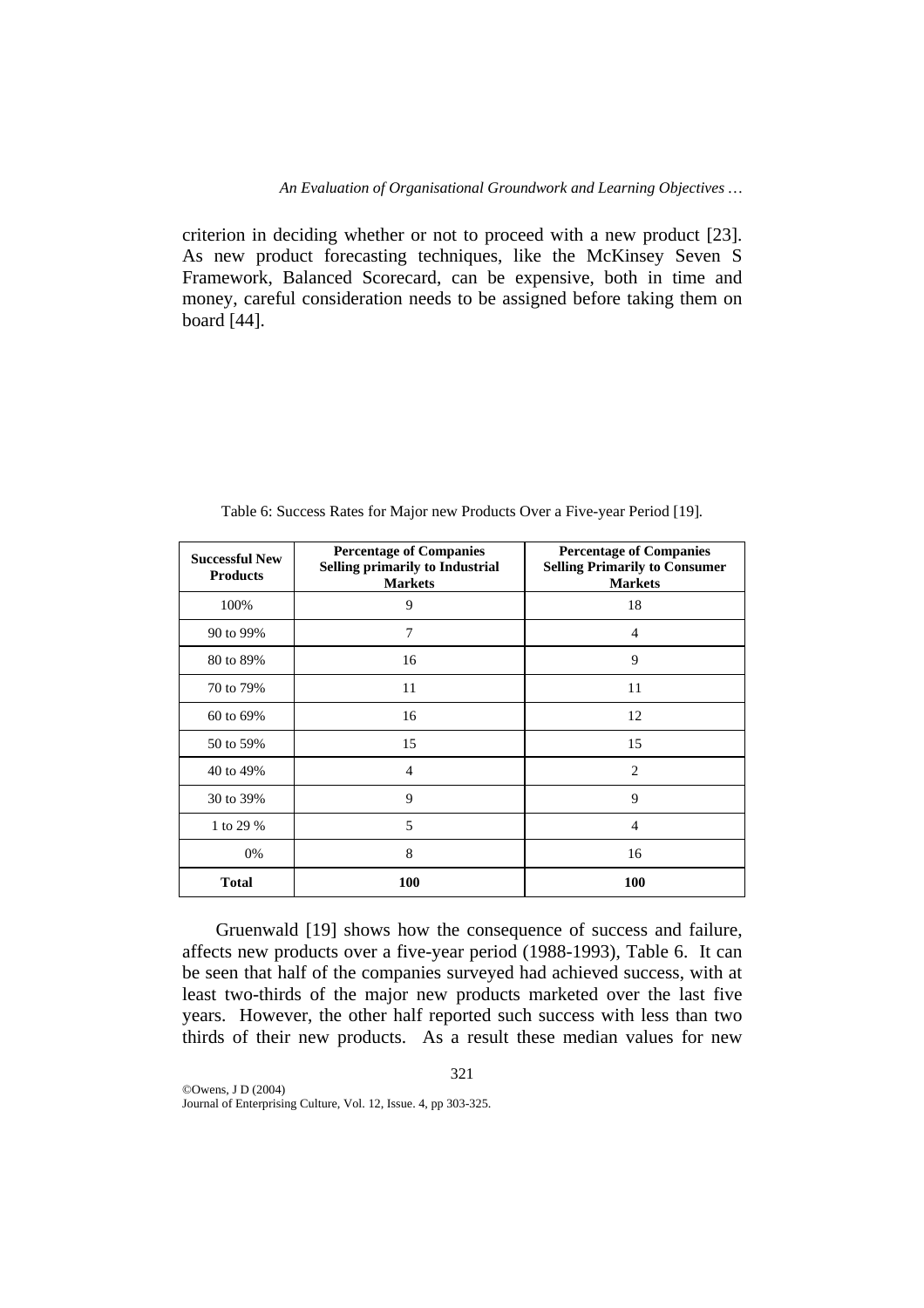product success were the same for manufacturers selling to either industrial or consumer markets. The success rate reported by each company represents the percentage of all major new products introduced to the market by the company during the previous five years. Complete success or complete failure is more common among manufacturers catering to consumer markets than amongst those servicing industrial markets [19]. This study covered new products that companies have actually introduced into the market and found that companies situated at either end of the extremes included to an above average extent a number of companies that launched only relatively few major new products.

It can be understood, that a company which sends to market only one or two major new items over a period of time is perhaps either exceptionally cautious or exceptionally short in new product innovation experience. Moreover, the low number of products at risk increases the chances of total success and/or failure. Acknowledging that virtually every new product will inevitably carry some sort of risk does not, however, prevent attempts to reduce such a risk to a minimum. Hence risk analysis is required as a final set of learning objectives. Experience gained from past NPD failures can lead the NPD team into hurrying the process and, as a result, does not allow the team to perform as one [34]. This is understandable as NPD does absorb both financial and human resources from a company, with no real guarantee of clear-cut winners [12].

#### **SUMMARY**

A framework for learning and assessment of that learning has been presented and initial sets of learning objectives have been identified (Table 8), which are required for NPD after the founding groundwork has been undertaken in the emergent NPD organisation (Table 7). The objectives can be used in the analysis of learning needs, which should be undertaken before embarking on NPD and NPDL.

| Aim          | <b>Work and Skills</b>                |  |
|--------------|---------------------------------------|--|
| Groundwork 1 | Developing the NPD Process            |  |
| Groundwork 2 | Implementing the NPD Strategy         |  |
| Groundwork 3 | Allocating Resources for NPD and NPDL |  |

322

|  |  | Table 8. NPDL Objectives. |
|--|--|---------------------------|
|--|--|---------------------------|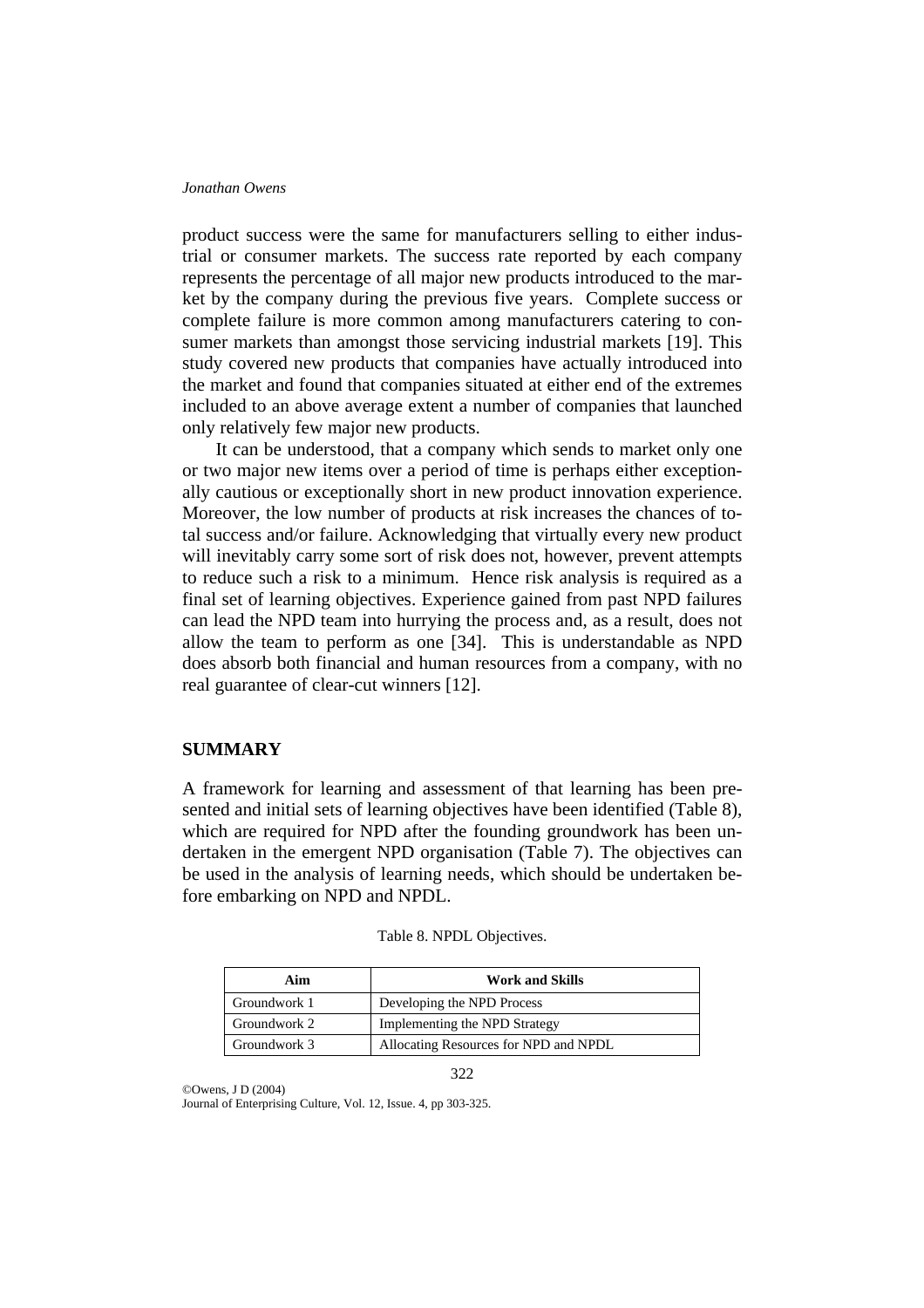| Table 7. NPD Groundwork |                                              |
|-------------------------|----------------------------------------------|
| Aim                     | Work and Skills                              |
| Objectives Set 1        | <b>Organisational Analysis</b>               |
| Objectives Set 2        | Barrier Demolition plus Interpersonal Skills |
| Objectives Set 3        | Team Working                                 |
| Objectives Set 4        | <b>Flexible Problem Solving</b>              |
| Objectives Set 5        | <b>Using Advanced Support Tools</b>          |
| Objectives Set 6        | <b>Facilitating Communication</b>            |
| Objectives Set 7        | Maintaining Communication                    |
| Objectives Set 8        | Decision Making                              |
| Objectives Set 9        | Assessment of the NPD Process and NPDL       |
| Objectives Set 10       | <b>NPD Risk Analysis</b>                     |

## **CONCLUSIONS**

In order to evaluate the effectiveness of any learning, measurements must be taken at a series of levels within the individual, within the team and within the organisation. For NPDL clear specific and general learning objectives need to be set and these have been discussed throughout this paper, however for the learning to be effective preliminary groundwork must be undertaken by the NPD organisation. So there are requirements for both organisational and individual needs analyses. Important characteristics to be investigated by the needs analyses have been present in the model of good practice (Table 4). The analyses will identify the preliminary groundwork that must be undertaken by the organisation and the initial learning objectives for the individuals. It is likely that the organisation is obliged to develop its NPD strategy, NPD process and its NPD resource commitment. Understanding and analysis of the risks associated with NPD is crucial as the cost of failure is high and may increase as the NPD process progresses. Adopting the model of learning along with a stage gate approach can make continual assessment of both the progress of the individuals towards their learning objectives and the progress of the team towards NPD. Solid, thorough and reliable research should be undertaken in order to facilitate fewer problems to occurring later in the NPD process. Subsequently, when conducting the initial analyses the warnings come to the foreground and, if used wisely, through the NPDL framework and

323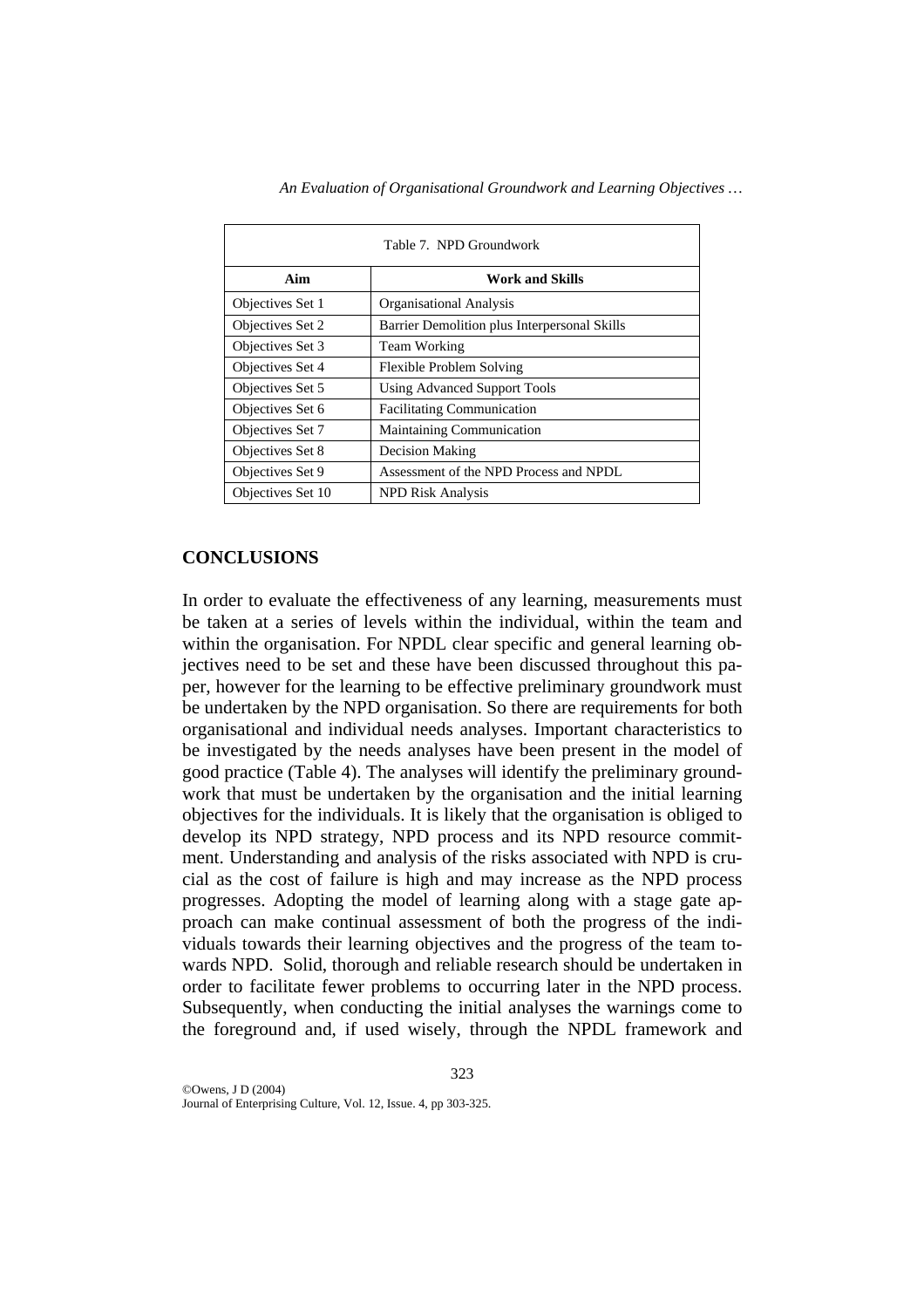NPD process presented here will lead to the individual, team and organisation being better armed for NPD.

## **REFERENCES**

- Arthur , H. (1970). A Study of the Training of Professionally Qualified Staff in Industry, PhD Thesis, University of Salford.
- Bamber, D. J. and Sharp, J. (2000). Measuring the Performance of Mature Employees Trying to Learn through Computer based Courseware in SMEs, Towards the Elearning Community Challenges for Business and Education, Bolton International Conference, Centre for entrepreneurship and management, Bolton Institute, pp103- 110.
- Bessant, J. and Caffyn, S. (1997). High Involvement Innovation through Continuous Improvement. International Journal of Technology Management, 14, 1, pp 7-28.
- Bloom, B. S. (Editor). (1956). The Taxonomy of Educational Objectives Longman, London.
- Bramley, P. (1999). Evaluating effective management learning, Journal of European Industrial Training, City, 23(3): 145-153.
- Cooper, RG. and Kleinschmidt, EJ. (1994). Determinants of Timeliness In product Development. Journal of Product Innovation Management, 11, pp381-396.
- Cooper, RG. and Kleinschmidt, EJ. (1995). Benchmarking Firms' New Product Performance and Practices. Engineering Management Review, 23, pp112-120.
- Cooper, RG. (1988). Predevelopment Activities Determine New Product Success. Journal of Industrial Marketing Management, 17, pp 237-247.
- Cooper, RG. (1993). Winning at New Products Accelerating the Process from Idea to Launch. Perseus Books.
- Cooper, RG. (1994). Third Generation New Product Process. Journal of Product Innovation Management, 11, pp 3-14.
- Cooper, RG. (1998). Product Leadership: Creating and Launching Superior New Products. Perseus Books.
- Cooper, RG. (1999). From Experience: The Invisible Success Factors in Product Innovation. Journal of Product Innovation Management, 16, pp 115-133.
- Cooper, RG., Edgett, SJ and Kleinschmidt, EJ. (1998). Portfolio Management for New Products. Addison-Wesley.
- Crawford, C. (1991). New Products Management  $(3<sup>rd</sup> Ed)$ . Irwin, Homewood.
- Deming, W. E. (1986), Out of crisis, MIT, Massachusetts.
- Dinesh, D. and Palmer, E. (1998). Management by Objectives and the Balance Scorecard: Will Rome Fall Again? Management Decision, 36(6): 363-369.
- Edstrom, A; Jonsson, S and Ask, U. (1998). Joint Platforming: Learning from Difference and Differences of Learning. Proceedings from the 5<sup>th</sup> International Product Development Conference, Brussels, European Institute for Advanced Studies in Management, May, pp349-367.

©Owens, J D (2004)

Journal of Enterprising Culture, Vol. 12, Issue. 4, pp 303-325.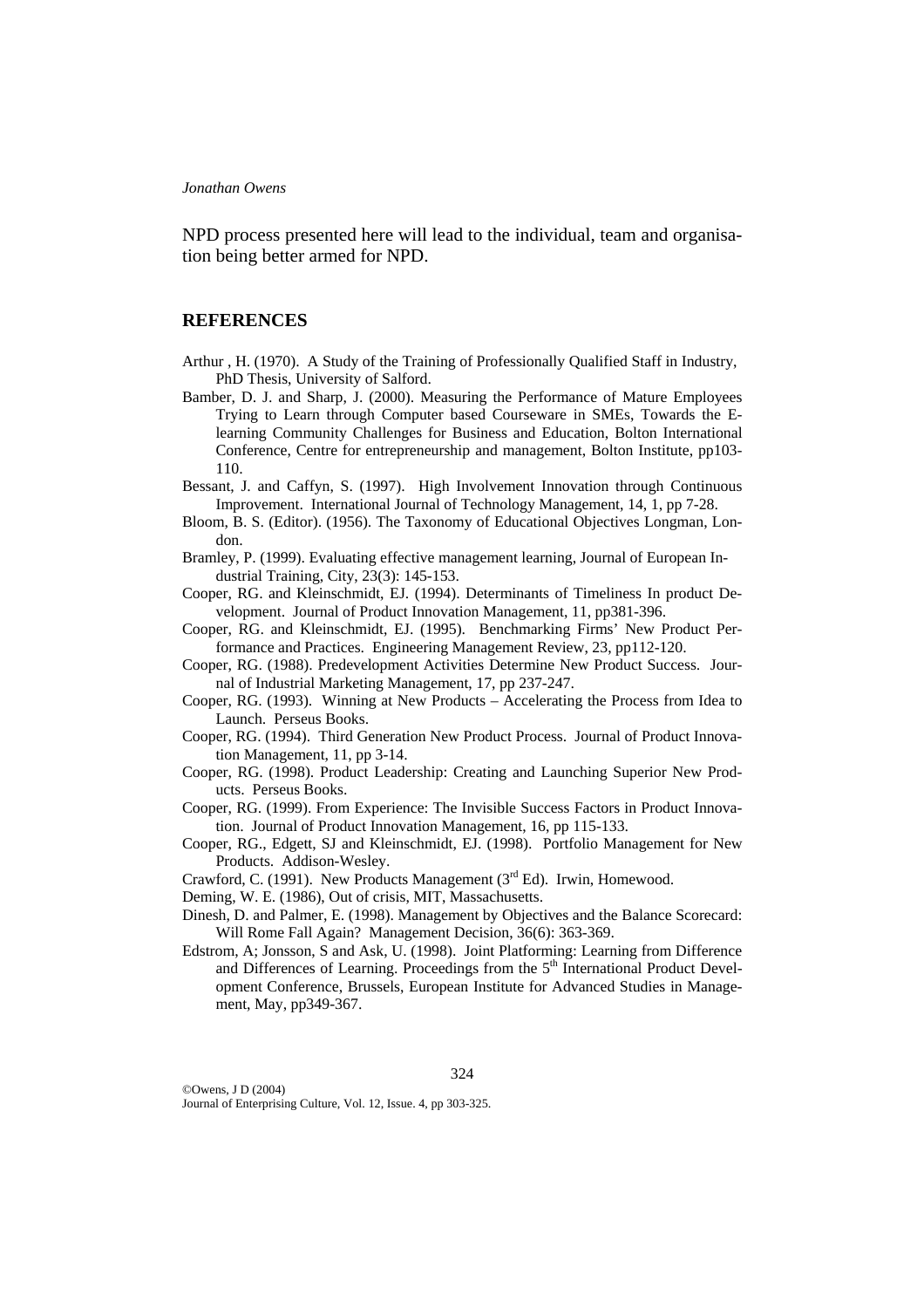Griffin, A. and Page, AL. (1993). An Interim Reports on Measuring product development success and failure". Journal of Product Innovation Management, September, 10, pp 291-308.

Gruenwald, G. (1995). New Product Development, 2<sup>nd</sup> Ed. NTC Business Books.

Heywood, J. (1977). Assessment in higher education, London, Wiley.

Johne, A. and Snelson, P. (1988). Successful New Product Development. Blackwell.

- Kirkpatrick D. L. (1960). Techniques for Evaluating Training Programs, Journal of the American Society of Training Directors, City, Vol 14, pp 13-32.
- Kuczmarski, TD. (1992). Managing New Products The Power of Innovation. Prentice-Hall.
- Lawrence, P. and Lorsch, J. (1967). Organisation and Environment. Harvard University Press.
- Liberatore, MJ and Stylianou, AC. (1995). Expert Support Systems for New Product Development Decision Making: A modelling framework and applications, pp1296- 1316.
- Lilien, GL. and Yoon, E. (1989). Success and Failure in Innovation A Review of the Literature. IEEE Transactions on Engineering Management.
- Lilien, GL. and Yoon, E. (1990). The Timing of Competitive Market Entry: an Exploratory Study of New Industrial Products, Management Science, 36, pp568-585.

Mahajan, V. and Wind, Y. (1992). New Product Models: Practice, Shortcomings and Desired Omprovements. Journal of Product Innovation Management 9, pp129-139.

- Maidique, M. and Zieger, B. (1985). The New Product Learning Cycle. Research Policy, 14, pp299-309.
- Mann, S. and Robertson, I. T. (1996). What Should Training Evaluate?, Journal of European Training, 20(9): 14-20.

Miller, R. (1998). New Product Development: Look to the customer for ideas. Chemtech '98, November, 28(11): 13-18.

- Olthuis, G. (1997). Production Creation at Phillips Electronics. R&D Management, 27, 3. pp 213-224.
- Ostroff, A A. (1991). Training Effectiveness Measures and Scoring Schemes: A Comparison, Personnel Psychology, 44(2): 353-374, 1991.

Rosenthal, SR. and Tatikonda, MV. (1993). Time Management in New Product Development: Case Study findings; Engineering Management Review, 21(3): 13-20.

Rothwell, R. (1992). Successful Industrial Innovation: Critical Success Factors for the 1990's. R&D Management 22, pp221-239.

Roussel, P, Saad, KN and Erickson, TJ. (1991). Third Generation R&D: Managing the link to Corporate Strategy. Harvard Business School Press & Arthur D Little Inc.

Russell, RS. and Taylor, BW. (1995). Production and Operations Management: Focussing on Quality and Competitiveness. Prentice-Hall.

- Smith, P. and Reinertsen, D. (1991). Developing Products in Half the time. Van Nostrand Reinhold, NY.
- Thomas, RJ. (1993). New Product Development Managing and Forecasting for Strategic Success. John Wiley & Sons.

Twigg, D. (1998). Managing Product Development within a Design Chain. International Journal of Operations & Production Management, 18, 5, pp 42-51.

Ulrich, GL. and Eppinger, SD. (1995). Product Design and Development. McGraw-Hill.

325

©Owens, J D (2004)

Journal of Enterprising Culture, Vol. 12, Issue. 4, pp 303-325.